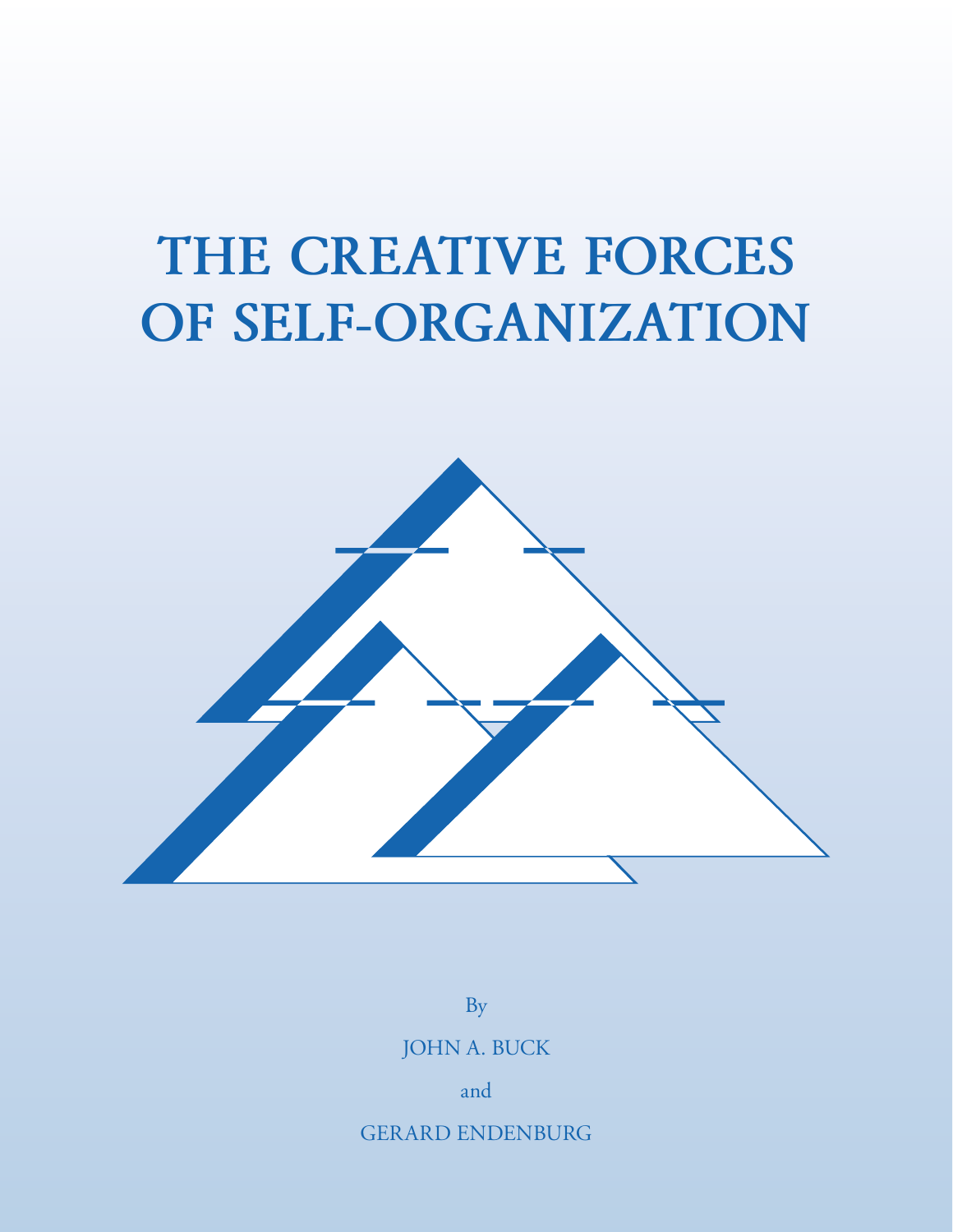### **Table of Contents**

| Systems Theory and Dynamic Engineering  18 |
|--------------------------------------------|
|                                            |
|                                            |
|                                            |

### **List of Figures**

| The Defining Elements of Dynamic Governance 6                                       |
|-------------------------------------------------------------------------------------|
| Format of a Dynamic Governance Circle Meeting7                                      |
|                                                                                     |
|                                                                                     |
| Template for Making Policy Decisions by Consent. 9                                  |
| Electrical Company's Functional Structure11                                         |
| Electrical Company's Dynamic "Circle" Structure 12                                  |
| The Classic Corporate Model Uses Majority Vote<br>and Autocratic Decision-making 13 |
| The Classic Corporate Model with Union Feedback 14                                  |
| Classic Corporate Model with Employee Stockowner                                    |
| Dynamic governance Circle Functions: Leading-Doing-Measuring 16                     |
| Figure 12 Summary of Advantages and Disadvantages of                                |
|                                                                                     |

**© Copyright 2012 Sociocratic Center, Rotterdam, Netherlands Original article published in 2003. Revised 2006, 2010, 2012.**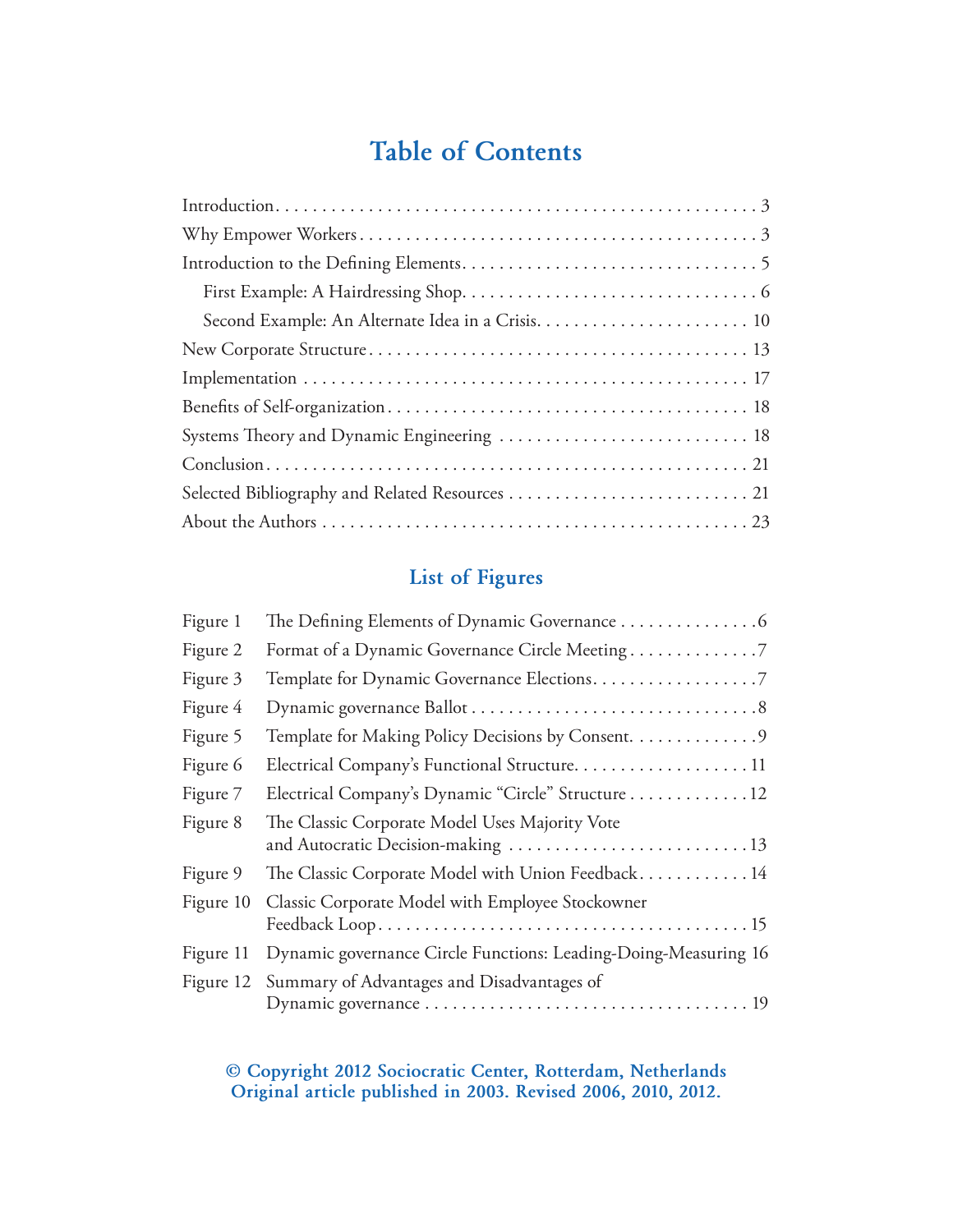### **Introduction**

Consider a group of workers. If they act jointly under the direction of a leader to produce a product or service, we consider their behavior organized. If they act as a team without external orders, we would consider them selforganized.

People self-organize all the time. Business associates create partnerships, children invent games, students organize elaborate pranks, and employees take the initiative in handling an unusual problem during a supervisor's absence. In another organization, employees invent a subtle, collective way to resist an unpopular supervisory policy.

We have tried with only moderate success to understand the self-organizing phenomena from the standpoint of behavioral psychology, military science, management science, and even operations research. Recent discoveries in systems theory, however, are giving new, clearer insights into self-organizing, insights that offer both managers and staff powerful new tools to increase productivity. Remarkably, they could implement these with simple additions to currently existing organizational structures.

In this article, we will present a genuinely new method of organizing work and governing organizations and then discuss its principles and some of its methods in more detail. This new method's technical name is sociocracy but in the businesses and organizations that use it, is also known under other names including dynamic governance, nonviolent governance, and green governance. In this paper we will use primarily dynamic governance because it is more familiar than sociocracy and it also refers to a basic concept in systems theory, feedback loops.

This overview will first introduce a few key concepts that include consent decisionmaking and double-linked hierarchies. Then, after presenting two simulated examples from dynamically governed organizations, we will discuss dynamic governance methods in more detail and contrast them with more familiar forms of management. Finally, we'll summarize some of the mathematical and systems theory concepts related to this innovative management strategy.

Dynamic governance, or sociocracy, is a decision-making and governance method that allows an organization to manage itself as an organic whole. To make this possible, dynamic governance enables every sub-part of the organization to have an authoritative voice in the management of the organization. In contrast, modern corporations are considered to be legal persons with rights equivalent to those of a person, but the exercise of those corporate rights is the sole authority and responsibility of a majority of the board of directors, not the organization as a whole or even the board of directors as a whole. To demonstrate the uniqueness of dynamic governance and the development of the ideas that led to its development, we will briefly discuss previous efforts to empower workers in the workplace.

### **Why Empower Workers?**

The word "sociocracy" was first used by August Comte, an early nineteenth century French philosopher best known for a system of thought and organization known as Positivism that he hoped would provide the basis for a stable society in the emerging industrial revolution. Comte established the science of sociology that provided the basis for his theory of sociocracy. Although Comte proposed a body of social scientists to replace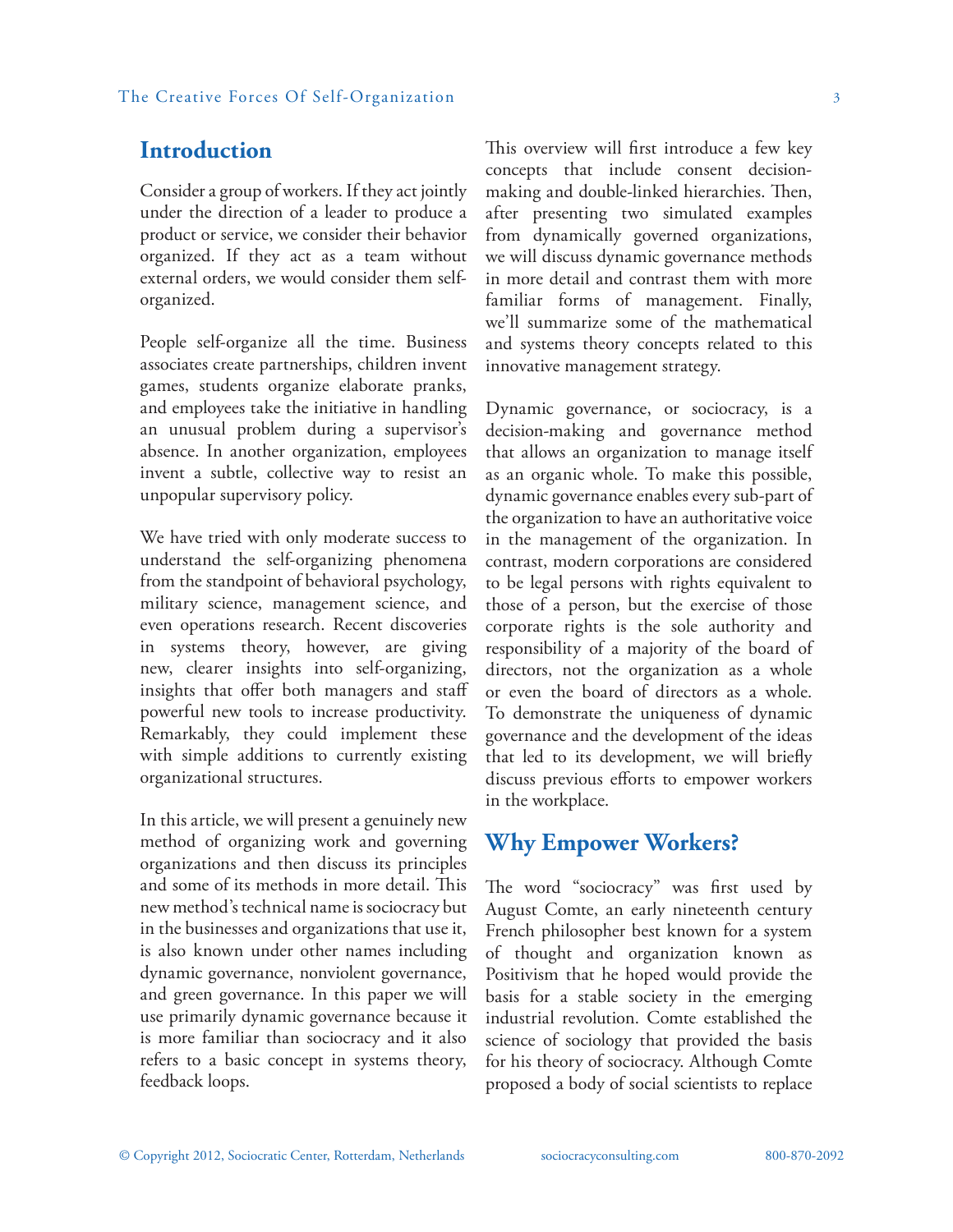the monarchy, the meaning of the word sociocracy is literally "rule by the socios," people who have a social relationship with each other. In contrast, a democracy is rule by the demos, the general mass of people who may have little in common. Comte, however, was unable to suggest a practical structure for sociocracy.

In the 1800's, John Stuart Mill advocated worker cooperatives in which the workers controlled all equity and selected their own management, the beginning of the cooperative movement that has had some limited success. In the 1920's, pioneering management scientist Mary Parker Follett noted that in the most productive companies workers strongly identified with the organization as their company, allowing them to focus without conflicting feelings. She discerned, however, that no structure existed that allowed such identification to be founded on anything other than a difficult-to-maintain illusion. The basis of a new structure emerged later in the 20th century with the notable thinking of Norbert Wiener, who founded cybernetics; John Forbes Nash, the mathematician whose life was portrayed in the movie A Beautiful Mind; and Ilya Prigogine, the Nobel laureate who did pioneering work in self-organizing systems. Their insights formed the basis for dynamic governance, which supports workers, managers and investors in focusing together on a common aim.

Dynamic governance theory continues to grow by incorporating new scientific insights. For example, 21st century mathematical modeling of the decision-making behavior of flocks of birds, schools of fish, and swarms of bees seems applicable to human selforganizing behavior as well.

Beginning shortly after World War II, American educator and social psychologist Rensis Likert integrated empirical social science research into a concept called System 4. His ideas, which both promote upward feedback and recognize the importance of hierarchies, have been very influential in management theory. Highly respected in Japan, a number of recent American plant start-ups, particularly joint ventures with Japanese firms, have been patterned on System 4 concepts. Before he died in 1981, Likert was beginning to articulate ideas for System 5 that vested greater managerial authority in the workers. Professor Robert Ackoff of the Wharton School of Business suggested a similar idea in the early 1980's. He suggested a scheme for the establishment of a corporation's long range planning by using multi-staged majority vote of management and workers.

More recently, futurist John Naisbitt popularized the concepts of participatory corporations, networking as an alternative to traditional hierarchical organizations, and intrapreneurship, i.e., acting like an entrepreneur but within a corporation. Naisbitt and other writers seem to reflect a general societal mood that reaffirms basic capitalist values while pushing for a broader base in the management of our businesses and institutions. Legislation passed over the last few decades that promotes employee ownership reflects this mood. In Leading the Revolution, Gary Hamel makes a strong case for involving everyone in an organization when developing new business strategies. In mid-2004 American Airlines announced a profitable quarter after teetering on bankruptcy for two years. Why? Their new CEO, Gerard Arpey, found ways to involve the workers and unions in developing innovative and profitable business strategies.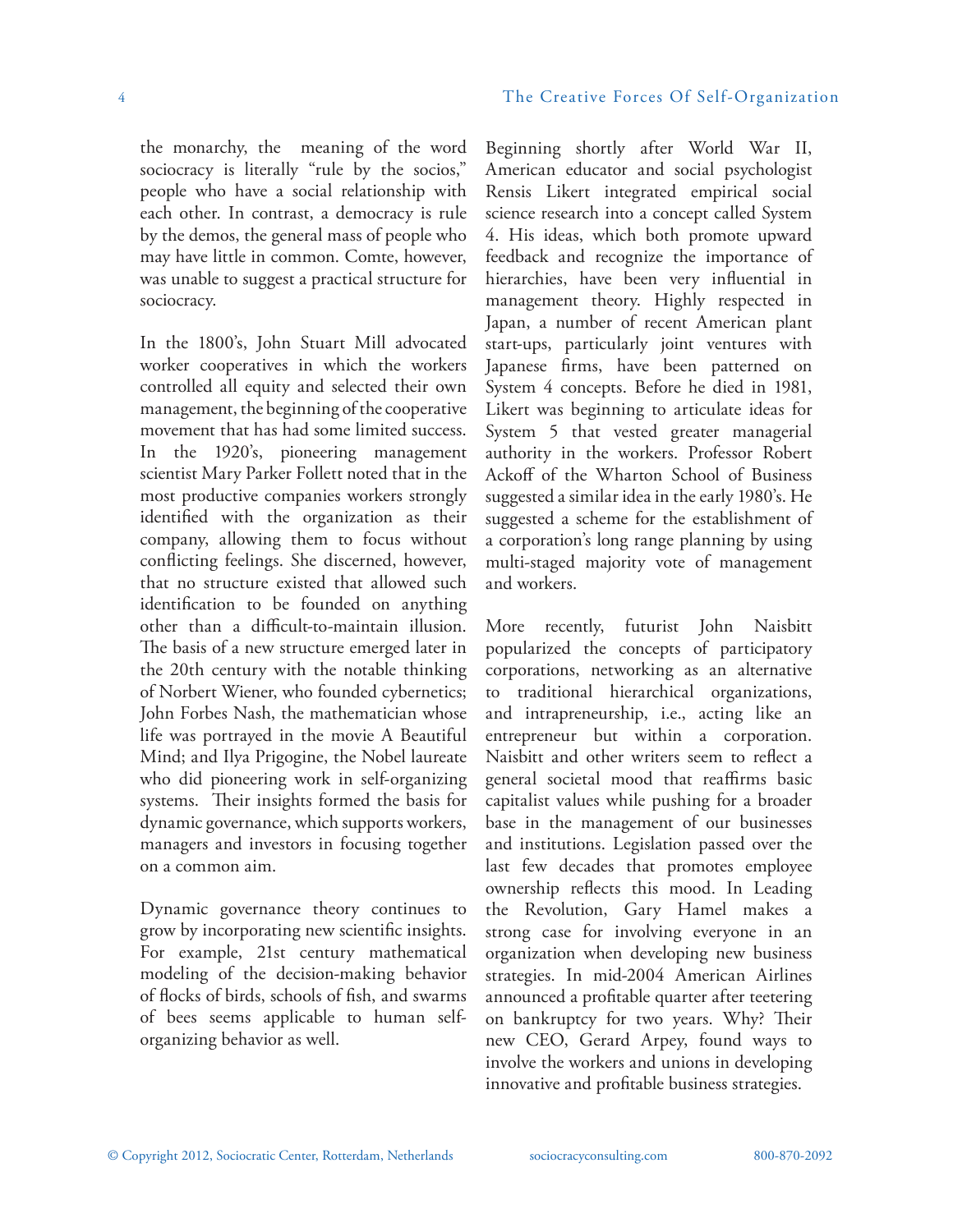#### The Creative Forces Of Self-Organization 5

The research and experiences of these theorists and business leaders, however, were still lacking a system or structure that would ensure both worker commitment and profitability. Cultivating an environment that consistently maximized the potential of an investormanager-worker partnership remained in the hands of a few gifted managers. In the late 20th century in his electrical engineering firm in the Netherlands, Gerard Endenburg began developing such a structure. Endenburg had studied with Dutch Quaker and progressive educator Kees Boeke, who had worked internationally to promote peace through education. In 1926, Boeke founded a school in which he developed the practical principles of sociocracy and applied them by having the students and teachers govern the school. Endenburg developed these principles and applied them in his company to prove that a business could not only function with workers assuming responsibility for the policy decisions that affected their work, but that it was more profitable to do so. In 1981, Endenburg began to publish his theories and to apply his method in other businesses. The methods and principles of dynamic governance solve the problem of organizing sustainable and holistic worker empowerment while at the same time ensuring management control and protecting the interests of investors. It has now been used successfully for decades in many organizations in The Netherlands as diverse as an electrical contracting company, a municipal police department, a Buddhist monastery, a nursing home, a chain of hairdressing shops, a local public school system, and numerous others. It is also being used in a variety of organizations in other European countries, Latin America, Australia, and the United States and Canada.

Organizations using dynamic governance report increased innovation, productivity increases of up to 40%, reduction in the number of meetings, decreases in sick leave, and higher staff commitment to the organization. Both workers and managers like working in dynamically organized companies. Quite simply, businesses and organizations are easier to guide and seem to have an unusual capacity for initiative, self-regeneration, and repair. The method is operating well in organizations of up to 1800 people and substantially larger organizations are applying it on a limited basis.

Although Endenburg developed the dynamic governance methodology without direct knowledge of Likert's work, it has several striking similarities to his System 4 and 5 ideas. These similarities are remarkable if one considers that dynamic governance, based on applied systems theory, relies very little on the social psychology theories used by Likert. Dynamic governance is also quite distinct from the management concepts underlying quality circles, socio-technical analysis, organizational development, cooperatives, and employee stock ownership plans. While it applies the best financial and business management practices, it focuses on modifying or rewiring the autocratic power structure that is the backbone of modern organizations, whether profit or nonprofit.

### **Introduction to the Defining Elements**

The dynamic governance method has three defining elements: consent, circle, and double-linking. Election of persons, a special application of consent, is sometimes treated as a fourth element. These elements derive from the science of cybernetics, systems theory, self-organization theory, and fractal mathematics. The defining elements are quite simple, and once understood are easy to follow. Any company or organization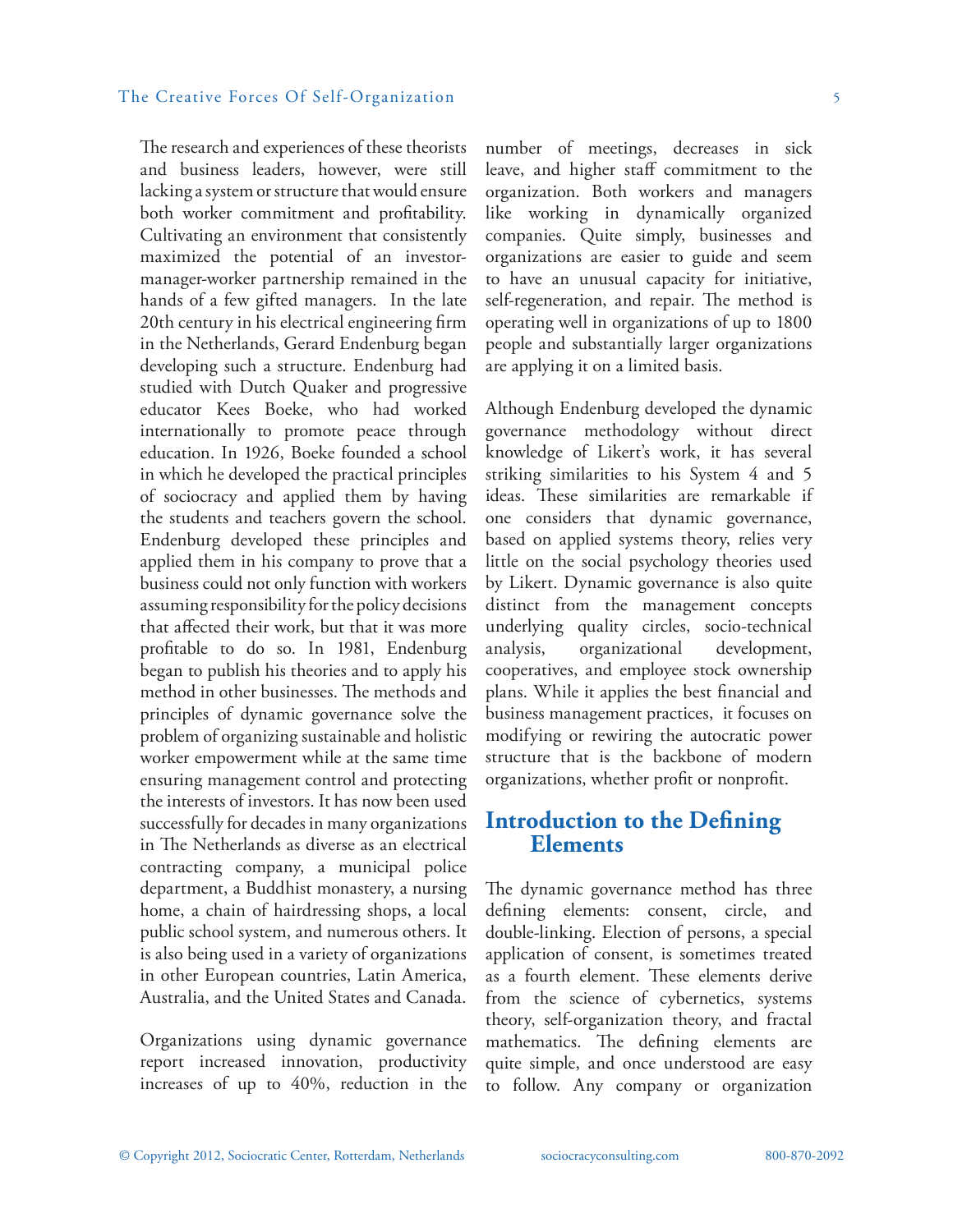can implement them while maintaining its existing organizational structure. Once in place they provide a flexible means to develop that structure. Figure 1 lists the defining elements and gives brief definitions.

Dynamic governance provides specific structures and procedures for implementing and maintaining these defining elements, much the same as *Roberts Rules of Order*  guides the majority-vote decision processes. We will illustrate these procedures with two detailed examples based on actual companies. The first example focuses on the consent, election, and circle components. The second example illustrates the double-linking component.

## **First Example: A Hairdressing Shop**

Right after closing time, the staff of a hairdressing shop gathered for a circle meeting. The shop was part of a growing, dynamically organized franchise company. Nine of the ten full-time workers and one part-time person were present and ringed the room.

It had been six weeks since the last meeting. Donna, an experienced stylist and regular facilitator of the meeting, followed the dynamic governance format for a circle meeting. (See Figure 2.) Starting with an *opening round*, she asked each person in turn to say briefly how they were doing and, if they wished, to make any comments on the agenda. As each person spoke, bringing him or herself into the meeting, there were nods, some good-natured laughter, and a few clucks of sympathy. The opening round complete, Donna dealt with *administrative* matters. She asked if everyone had received a copy of the decisions made in the previous meeting. Susan, an apprentice, said she'd forgotten hers, and Charles, a stylist

### **The Defining Elements**

**Consent** – The principle of consent governs decision-making. Consent means no argued and paramount objection. In other words, a policy decision can only be made if nobody has a reasoned and paramount objection to it. Dayto-day decisions don't require consent, but there must be consent about the use of other forms of decision-making.

**Election of Persons (a corollary of Consent)** – Election of persons for functions and/or tasks takes place in accordance with the principle of consent and after open deliberation.

**Circle** – The organization maintains a structure for decision-making consisting of semiautonomous circles (i.e., groups of individuals). Each circle has its own aim and organizes the three functions of leading, doing, and measuring/feedback. A circle makes its own policy decisions by consent, maintains its own memory system, and develops itself through research, teaching, and learning that interacts with its aim. A circle makes consent decisions only in specially formatted circle meetings.

**Double Linking** – A circle is connected to the next higher circle with a double link. This means that at least two persons, one being the functional leader of the circle and at least one representative from the circle, are full members of the next higher circle.

and secretary of the circle meetings, handed her an extra copy.

The circle was experienced in consent decision-making and handled its proceedings with deceptive informality. Donna watched them scan the list of decisions and after seeing several nods said, "Since no one seems to have a problem with the minutes, let's go on to the agenda. As all of you know, I'm getting

*Figure 1: The Defining Elements of Dynamic Governance*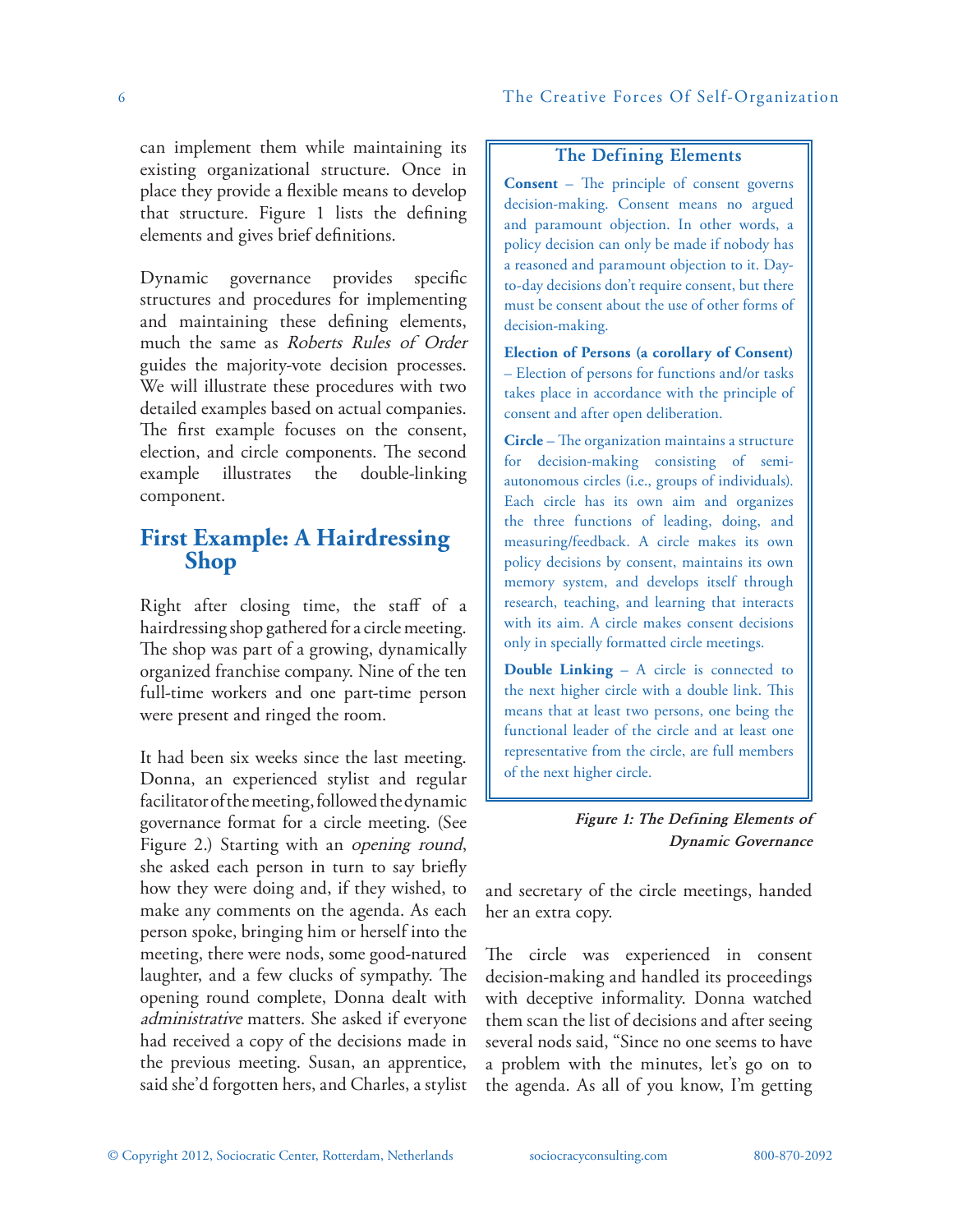### **The Order of a Dynamically Governed Meeting**

- **A. Opening round** a time to attune like an orchestra just before the concert.
- **B. Administrative concerns** such as announcements, time available for the meeting, consent to minutes of last meeting, date of next meeting, acceptance of the agenda.
- **C. Content**

Agenda item Second agenda item Etc.

**D. Closing round** – a time to measure the meeting process – e.g., use of time, did the facilitator maintain equivalence, how could the decision-making have been more efficient, did everyone arrive prepared. Also, this is a time to mention items that should be on the agenda for the next meeting.

### *Figure 2: Format of a Dynamic Governance Circle Meeting*

a promotion and will be managing the new shop opening over by the lake (some good natured cheers erupt); so, we need to elect a new circle chair. Second, several of you mentioned that you're concerned about our competitor's salon that's opening in the other wing of this shopping center. The only other agenda item I have is Mildred's request to talk about coverage of our shop on Sundays."

Mildred, the manager, supervised the shop and presided over routine weekly staff meetings, but, by the circle's choice, she did not chair the circle meetings.

Again, no one voiced any objections, and Donna started into the *content* part of the meeting. She introduced the first agenda item by saying, "Now then, let's proceed with selecting a new circle facilitator to replace me." She then proceeded to follow the template for conducting dynamic governance elections. Figure 3 is of the process for elections.

Addressing the first step, *Review Role*, she said, "We'll be electing the person for a oneyear term. The duties are to prepare for and lead our circle meetings." As everyone seemed

### **Dynamic Governance Elections Process**

- **1. Review Role**: Describe responsibilities, qualifications, and term.
- **2. Nomination form**: Fill out nomination form giving your name and the name of the person you nominate and give to election leader.
- **3. Explanations round**: Each person says why they made their nomination.
- **4. Change round**: Election leader asks each person if they want to change their nomination based on the arguments they heard in the previous round.
- **5. Consent round**: Election leader proposes the candidate with the strongest arguments and asks each person if he or she has a paramount objection to the proposed candidate, asking the proposed candidate last. If there is an objection, the election leader leads the group in resolving the objection and initiates another consent round.

*Figure 3: Template for Dynamic Governance Elections*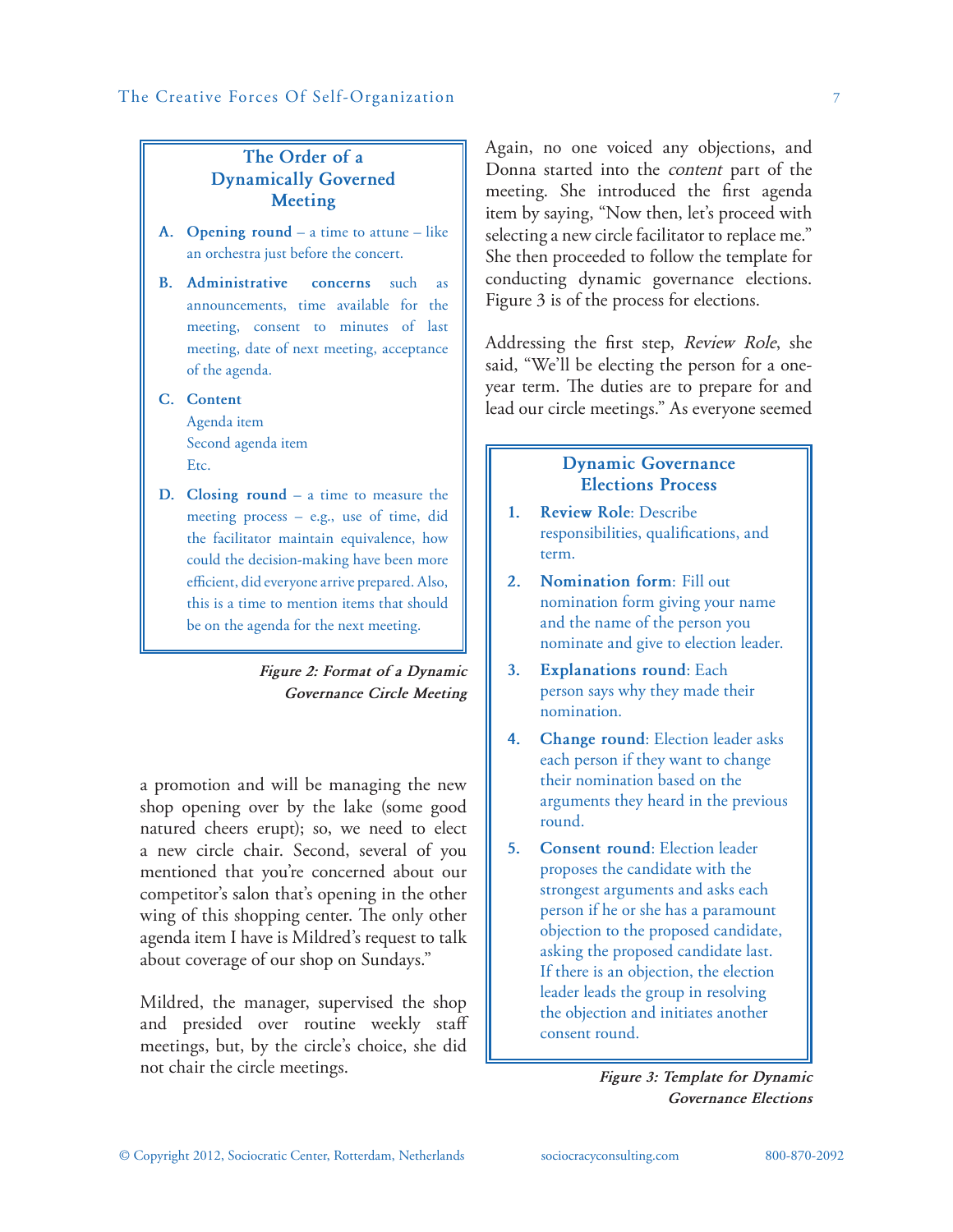satisfied with this short description of the job, she continued to the second step. "Charles, would you please hand out the *Ballots*?" Figure 4 shows a typical dynamic governance ballot.



*Figure 4: Dynamic Governance Ballot*

Each member of the circle took a few moments to fill out his or her ballot and then handed it to Donna. Proceeding with the third step, Donna picked up the first ballot from the stack and reading it said, "Linda, you nominated John. Would you give your reasons for choosing him?" Linda gave a short explanation. Donna asked the next person and continued reading the ballots until everyone had presented his or her nominee and reasons for the nominations. Some gave arguments for John and others spoke in favor of Mildred, Joyce, or Charles. This *Explanations Round*  highlighted the positive qualities of each nominee.

After everyone had given an initial opinion without discussion, Donna asked if anyone wanted to *Change* their vote based on what they'd heard, the fourth step. Two people said that they liked the reasons given for Charles, including a person who had objected to him in an earlier election based on his inexperience. (This self-organized movement toward Charles occurs frequently in dynamic governance elections.)

Based on the strength of the arguments for Charles, Donna proposed him for the job and she initiated a *Consent Round*, asking each person in turn, "Do you have any objection to Charles as the new chair?" She asked Charles last. As no one objected, she announced that the circle had selected Charles. Donna paused for a moment, as everyone in the room seemed to experience a moment of quiet satisfaction at the completed election.

Charles suggested that Donna chair the rest of the meeting, and she moved on to the next topic on the agenda. Following the template for making policy decisions by consent, Figure 5, Donna asked Michele to give her report (Step 1). In the previous meeting, circle members had been very concerned about a competitor's new styling shop that would be opening in another part of the shopping center It had asked Michele, a stylist and the shop's elected representative to their franchising company, to investigate and propose (Step 2) what they should do to handle the new competition. Michele said she'd spoken with the franchising company's main office and to a number of other people and it seemed that the competition was coming in because their own shop had so many customers. The new shop would try to take their customers by offering manicures, and other extra services free, at least for the time being. She proposed (Step 3a) that their shop offer special promotions for the first few months after the other store opened and that they talk with their customers about what new services they might like to have. After some clarifying questions (Step 3b), Donna asked for quick reactions (Step 3c) to Michele's proposal. Most felt it was a good idea, and some asked how much the special sales promotions would cost. Donna asked Michele if she wanted to amend her proposal based on the quick reactions.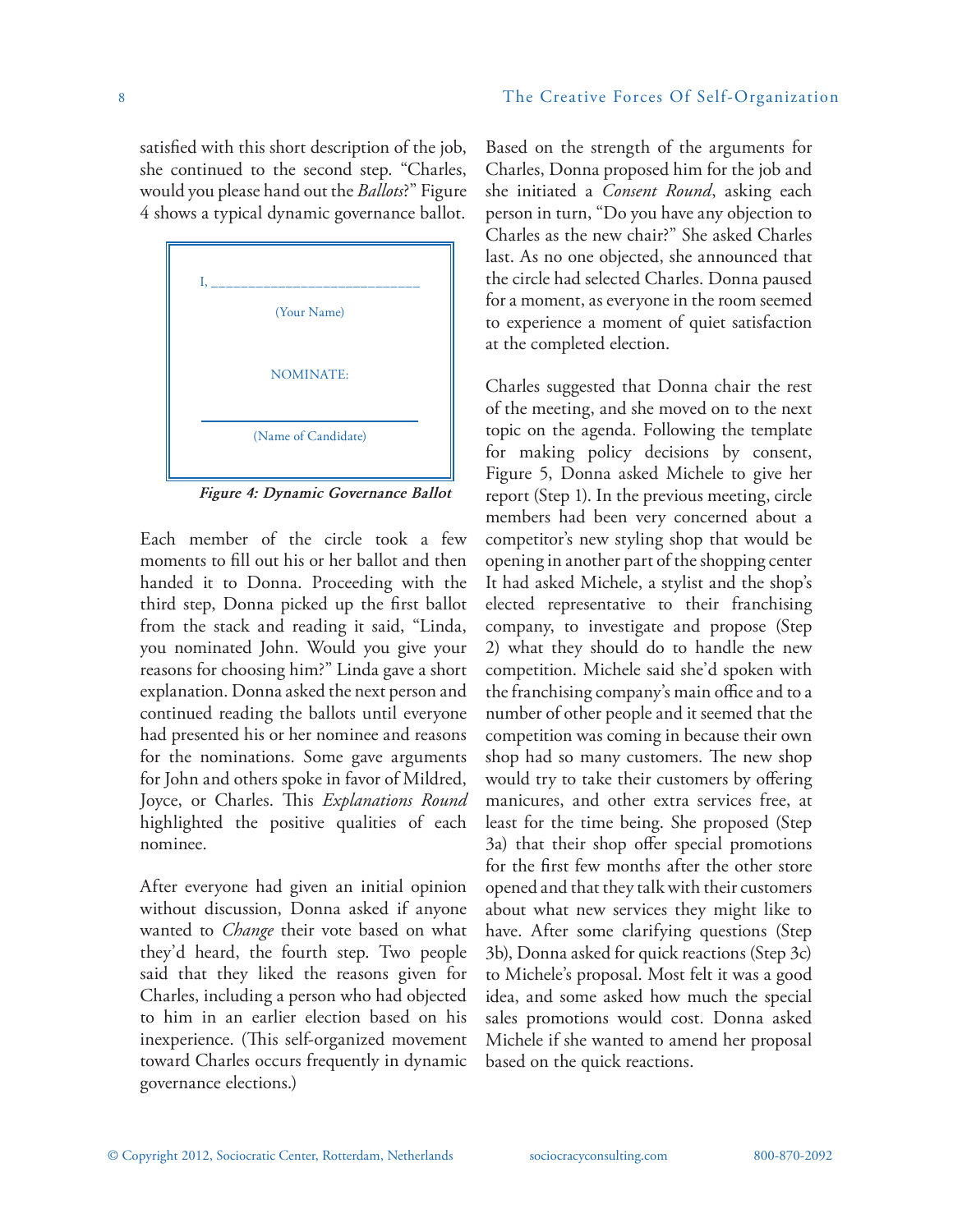### The Creative Forces Of Self-Organization 9

Michele thought for a moment and said, "I imagine the advertising and specials will be pretty expensive, and I'm not sure how expensive. But, it is really important that we keep as many customers as we can during the other store's big opening extravaganza. So, I will add to my proposal that we authorize Mildred to spend up to 20% of our expected profits over the next three months on advertising and special promotions. She can tell us if she needs even more money than that." Michele glanced at Mildred, the shop manager, to try to gauge her reaction. The others were quiet a moment as they considered the effect on their own monthly profit-sharing payments.

Donna broke the silence saying, "Alright, let's see if we have consent for Michele's proposal." She did a consent round (Step 3d), asking each person in turn whether they had any paramount objection to Michele's proposal. To Michele's surprise, no one had an objection

to the money part of her proposal, but Charles objected because he felt it wouldn't give them enough information about the services of the other shop, what they were really offering and their quality, and a way to react quickly if there was some new gimmick. In a way it left them blind, that was why his objection was paramount. Donna summarized Charles' objection on a flip chart and continued the round without further discussion.

In the end, Charles had the only objection. Donna initiated a dialog focused on Charles' objection by asking Charles if wanted to elaborate further. "Well," he said, "We don't have any way to research or learn from them. What are they doing better? What are they not doing as well?"

Several other people made comments. After a bit, Donna saw that a strategy was starting to take shape (self-organizing). She cut off the dialog and said, "So, we're saying that in addition to Michele's proposal, we want

### **Decision-Making Process**

- **1. Identify elements of the issue** to be decided (What's the picture?)
- **2. Generate a proposal** (What's our approach?) Often a person or persons may be asked to prepare a draft proposal and circulate it for comment and revision before the next meeting.
- **3. Consent to the proposal** (What's our decision?)
	- **a. Present proposal**
	- **b.** Clarifying round clarifying questions only
	- **c. Quick reaction round** quick feedback about the proposal; as appropriate, tune proposal based on the quick reactions.
	- **d. Consent round** if objections, record on a flip chart without dialog until the round is completed; if necessary, amend proposal and repeat consent round. (If needed, a dialog may be initiated until potential amendments begin to emerge.)

*Figure 5: Template for Making Policy Decisions by Consent*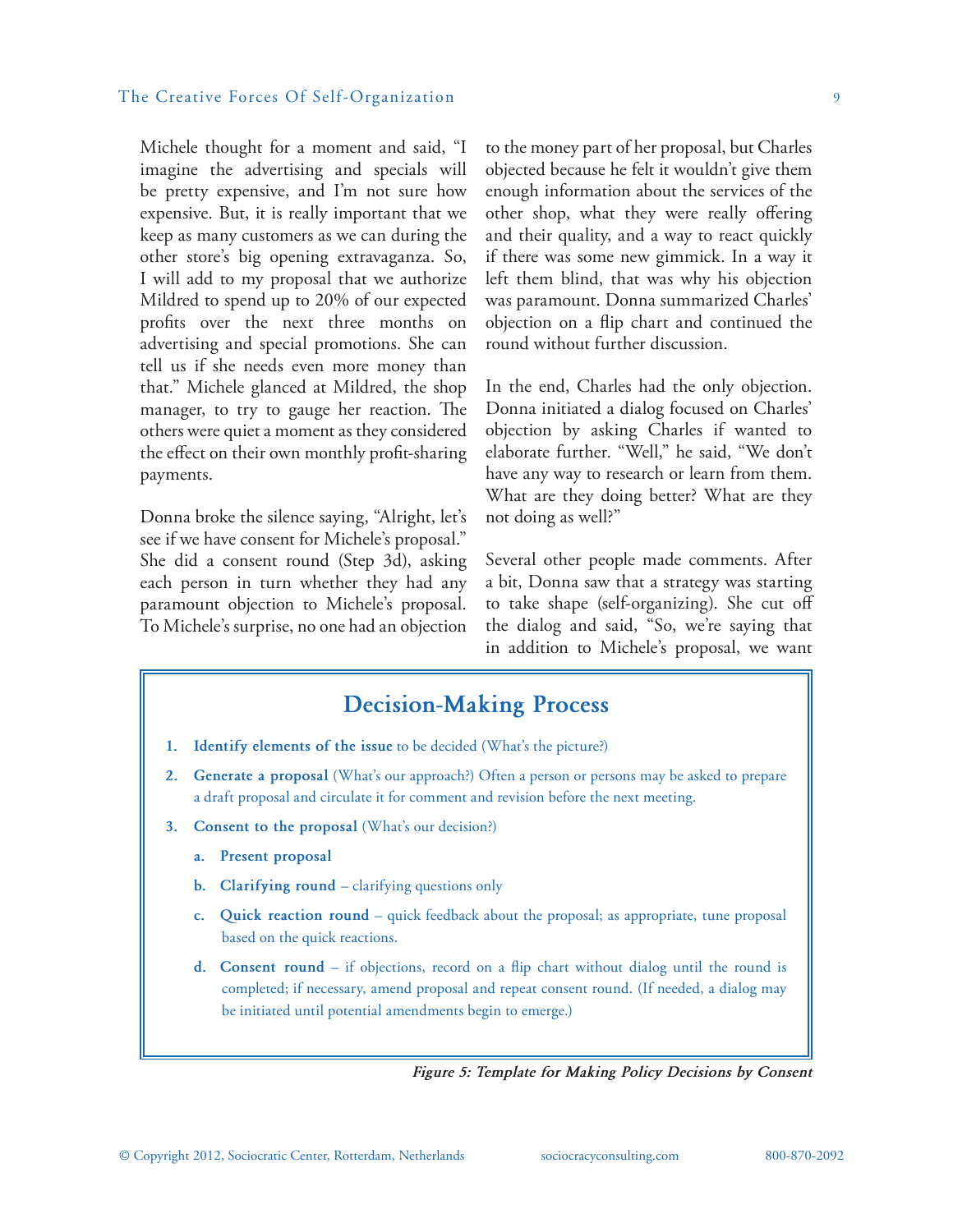Mildred to organize an on-going effort to check out the other shop. Each of us will take turns going to the other shop as customers to make our professional assessments of what they are doing. Mildred will get other people to go, too, who will talk to their other customers to find out what they think and why they are going there rather than here. We'll get training or change our advertising depending what we find." Donna did another consent round, and this time no one had any objections. The decision was made.

Donna then moved to the third topic, coverage of the shop on Sunday afternoons – an unpopular time to work. In its previous meeting the circle had created a new assignment schedule after intense dialog. Mildred reported that she had received no complaints so far except her own: namely, the new schedule was difficult for her to manage. To keep dissension at a minimum, the circle had closely limited her authority to modify the schedule unilaterally. She said she now objected to those tight reins because the schedule was unworkable without more latitude. She described the changes she wanted. As no one seemed against the idea of giving more flexibility or inclined to discuss it extensively, Donna skipped the steps of asking for questions and quick reactions and simply asked for consent. There were no objections.

Donna concluded the meeting with a closing round (Figure 2, Step D) in which she asked each person for a short evaluation of the meeting without discussion. The meeting then broke up after running for an hour and fifteen minutes.

This hairdressing shop example illustrates the dynamic circle meeting format and the consent decision-making processes for electing people and for making policy decisions. It also alludes

to the double-linking defining element when it mentions Michele's role as representative to the franchise's regional general management circle. Double-linking (Figure 1) in particular sets dynamic governance apart from other management strategies. It allows organizations larger than a single circle to use consent decision-making holistically, greatly improving upward feedback and facilitating managerial delegation.

Beyond the scope of this example is the dynamic engineering of the shop's work. There are other templates that help a circle articulate its own aim; organize itself using the three functions of leading, doing, and measuring/ feedback; maintain its own memory system; and develop itself through research, teaching, and learning that relate to the aim. Dynamic engineering is a bit like industrial engineering except that, unlike traditional industrial engineering, control of the work process is in everyone's hands. The result is that every person has the chance to be an entrepreneur in his or her own domain of responsibility.

The second example, based on a real-life event, illustrates the defining element of double linking.

## **Second Example: An Alternate Idea in a Crisis**

Gloom reigned among the more than one hundred members of a company that manufactures and installs heavy-duty electrical equipment. A local shipyard had suddenly shut down, unable to keep up with foreign competition. The shipyard accounted for almost all of the Boat Department's business.

Figure 6 shows the Boat Department's place in the company's day-to-day functional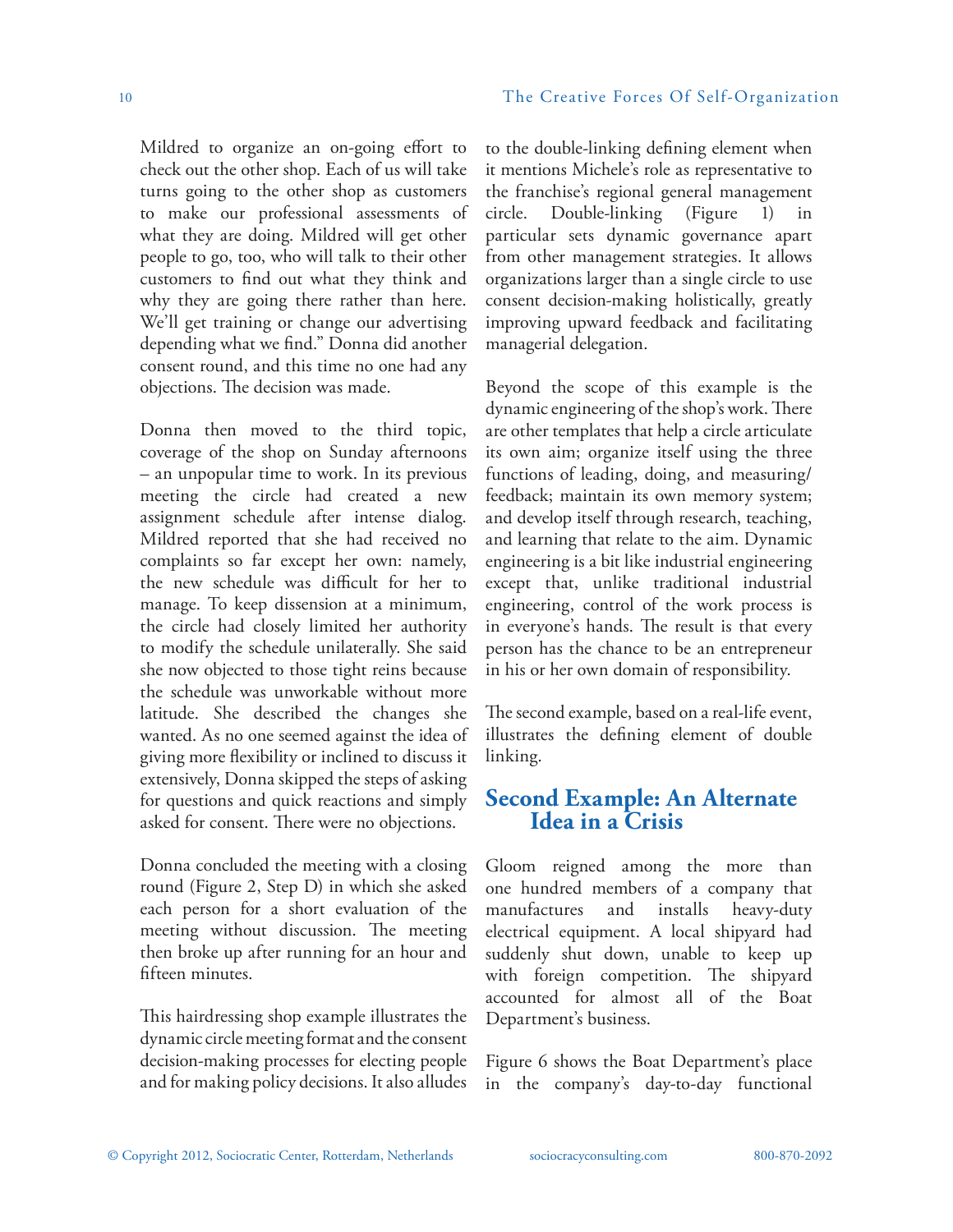

*Figure 6: Electrical Company's Functional Structure*

structure, simplified for illustration. In this figure, each department box represents a single manager in the management structure with the exception of the Board, which contains several people.

Fortunately, however, the company was governed dynamically. Every four to six weeks all the departments met in the policy decision-making structure shown in Figure 7 to adjust the policies which govern their work. Unlike the boxes in Figure 6, which represent the day–to–day operational structure, the triangles in the bottom row of Figure 7 include the department supervisor *plus* everyone reporting directly to that supervisor.

Triangles are used in the diagram to represent the three functions, leading–doing– measuring, that create the dynamic circular process. The groups of people and their meetings are referred to as circles and circle meetings because they are implementing this circular process.

The General Circle in Figure 7 includes the CEO plus the four supervisors reporting to the

CEO plus a representative elected by each department, nine people in all. The left hash mark at the top of each triangle represents an elected representative and the right hash mark represents the functional supervisor. The hash marks at the top of the Board Circle represent board members who are outside experts. Because each circle connects to the next higher circle through two people, the supervisor and an elected representative, the circles are double-linked. This feature is unique to the dynamic governance method and creates a circular feedback process between the two circles, the functional leader reporting down and the representative up.

Returning to the crisis, when word came of the shipyard closure, the Board Circle held an emergency meeting and decided to begin a layoff of most of the Boat Department. When the Board announced its decision, Max, one of the electricians in the Assembly Department, asked Henry, the Assembly Circle secretary, to call a special meeting of the Assembly Department Circle. The layoff did not immediately affect him, but he had an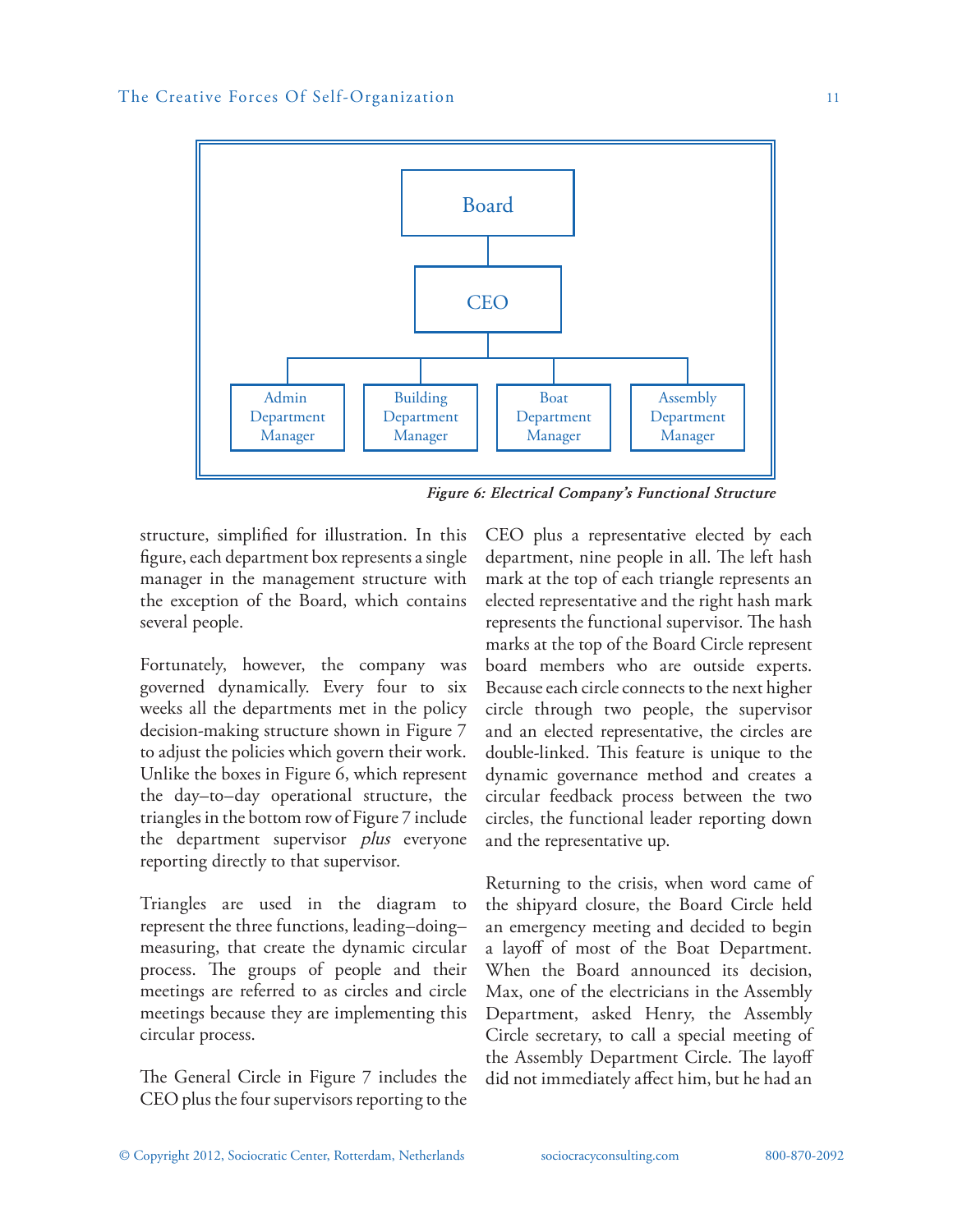

*Figure 7: Electrical Company's Dynamic "Circle" Structure* 

idea about another solution. Henry arranged a meeting and when everyone had gathered, Max explained his idea.

"It seems to me," Max said, "that we'd do a lot better if we shifted everyone who would be laid off to a marketing effort. There has to be more business out there. I'm sure the guys in Boats would rather not knock on doors with a suit and tie on, but I'll bet they'll do it if it means keeping their jobs. If they succeed, we'll all get bigger long-term incentive checks and no one will lose their jobs."

When it was his turn, Marvin, an apprentice electrician, commented skeptically, "It's a nice idea, but I couldn't see myself doing it, and I can't see those guys in Boats doing it either."

George, the circle's non-management representative to the General Circle, continued, "I like Max's idea. I think the Boat guys would rather stand on a carpet than in the unemployment line. What's more, we have been doing some work for Boats making

special electrical cabinets. If they don't bring in more work, we could be next for a layoff."

The dialog continued for several more minutes as the circle fell in behind Max's idea. Gene, the circle's facilitator then summarized their thinking by making a proposal for a decision. "Ok, it sounds like this is what we want to do: We designate Max as a temporary second circle representative to the General Management Circle. He will propose that we delay the layoff for one month while the Boats Department and anyone else who can be spared concentrates on marketing. The regular marketers will have to give some fast marketing and sales training. Max and I will get Administration to help us calculate how much of the company reserve we'd have to spend to delay the layoff."

Gene glanced at Henry who was scribbling Gene's words in the official circle notebook. Henry nodded to indicate that he did not need Gene to repeat the proposed decision. "Ok," Gene continued, "let's go around the circle to see if anyone has objections." No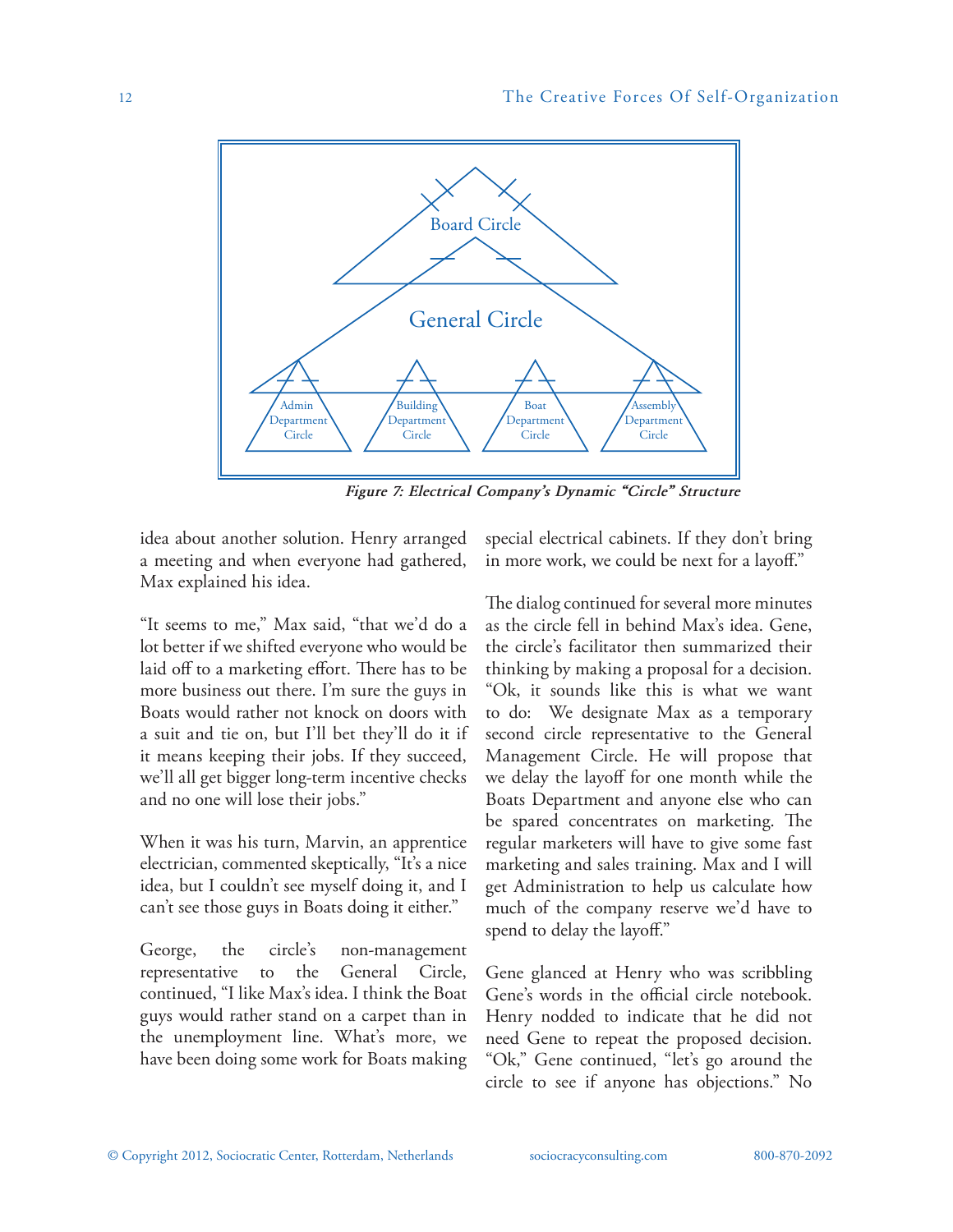#### The Creative Forces Of Self-Organization 13

one did. As the meeting broke up, Alex, the supervisor of the Assembly Department, said he'd report the decision to the company's general manager at once and ask the General Management Circle's secretary to call an emergency meeting for the next afternoon.

In this second example, double-linking facilitated upward communication of an idea all the way to top management. The doublelink process catapulted Max to a temporary position on the Board of the company. The self-organizing process identified the real leader of the moment and put him in the right position.

After initial reservations were resolved in the General Circle meeting, the circle decided to



*Figure 8: The Classic Corporate Model Uses Majority Vote and Autocratic Decision-making*

support the idea of temporarily reassigning the Boat workers to Marketing. Because the circle was limited in its authority to authorize expenditures from the reserve, they elected Max as a temporary second representative to the company's Board Circle (Board of Directors). In a special meeting, after heated debate, the Board gave its approval to a slightly modified plan, and the General Circle put the plan into action. It worked. Within three weeks, there were enough new customer commitments that the layoff never occurred, and the company is stronger today with a more diversified customer base.

### **New Corporate Structure**

The next section explains how the three defining elements are applied in the larger organizational context by analyzing conventional corporate models of governance and comparing them with the dynamic governance model shown in Figure 7.

Conventional businesses almost universally rely on a combination of majority vote and autocratic decision-making. Figure 8 expands Figure 6 to illustrate that a majority of the Board members select the CEO who, acting for the Board, functions as an autocratic decision-maker.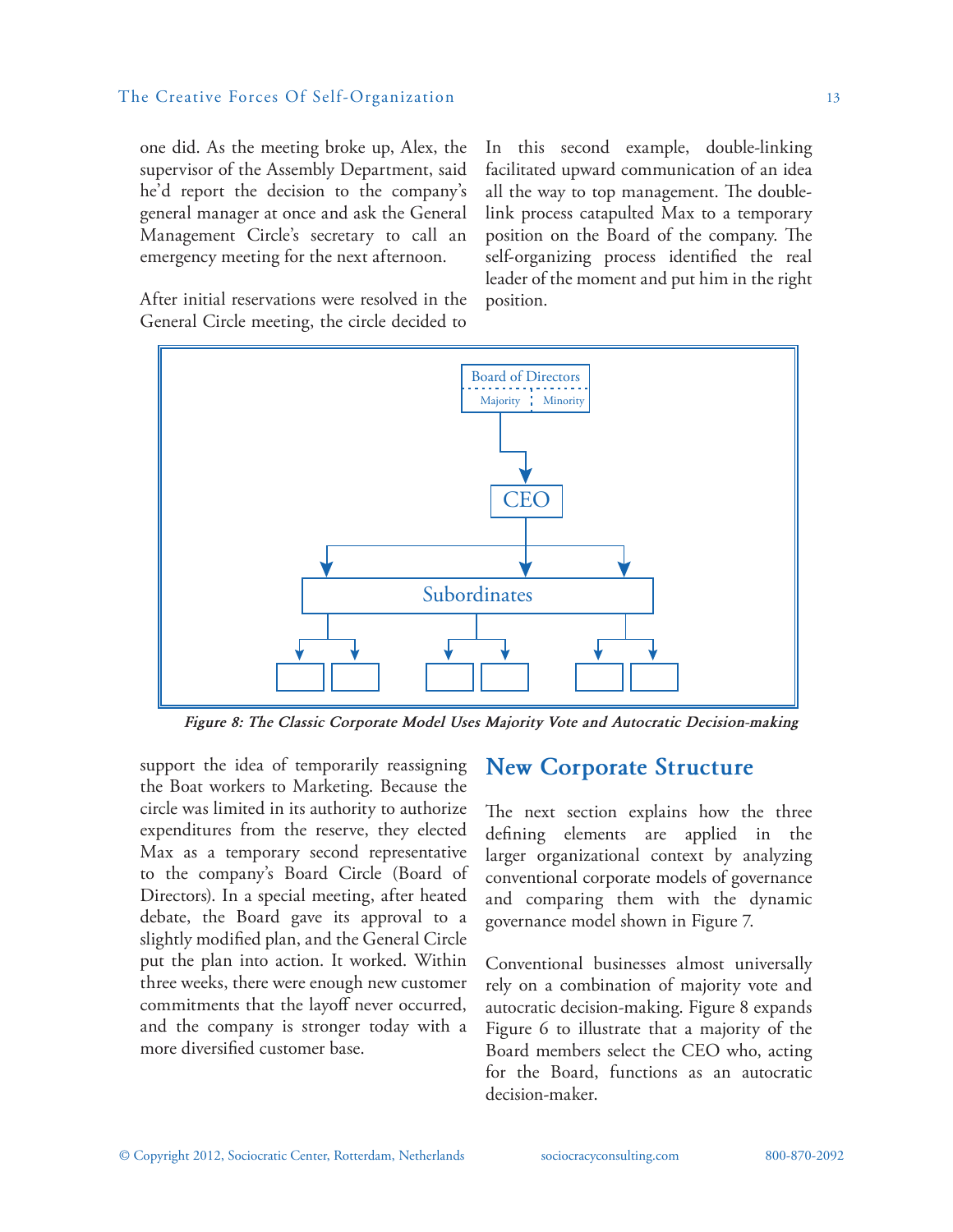By autocratic we don't mean that the CEO is dictatorial; that's only one autocratic style. In fact, CEO's and their managers may employ a wide range of autocratic styles including telling or giving direct orders, selling, participative, and joined styles. With the joined or participative style, managers try to follow the consensus of their staff or peers, reserving final decisions to themselves only when necessary. These are all autocratic styles because, regardless of collaborative appearances, the *auto*, a single person, retains the power to ignore all other voices when making decisions. Each of these autocratic styles has positive and negative qualities and depending on the circumstances none is inherently more desirable.

In contrast, it is important to understand that dynamic governance is not a method of participative or joined management. It is not a management style. Rather it modifies the basic structure of power that supports whatever day-to-day style of management seems most effective in a given context. Dynamic

governance makes leading, regardless of a manager's personal style, easier.

The evolution of business organizations has tended toward greater equivalency of everyone in a company. One stage in that evolution was the development of unions. Figure 9 adds a union feedback loop to the corporate model depicted in Figure 6.

By law employers who are displeased with employees' statements can reprimand or fire them. The law, however, protects employees if they speak as a representative of the company's union. Many brave and dedicated persons struggled for decades to win for workers the power to negotiate with management from a position of collective equality. From a systems viewpoint, unions can potentially perform a valuable feedback service. Since union representatives have protection, feedback from them may be more accurate than from individual employees. Unfortunately, unions are also subject to the politics created by majority vote that tends to distort that feedback.



*Figure 9: The Classic Corporate Model with Union Feedback*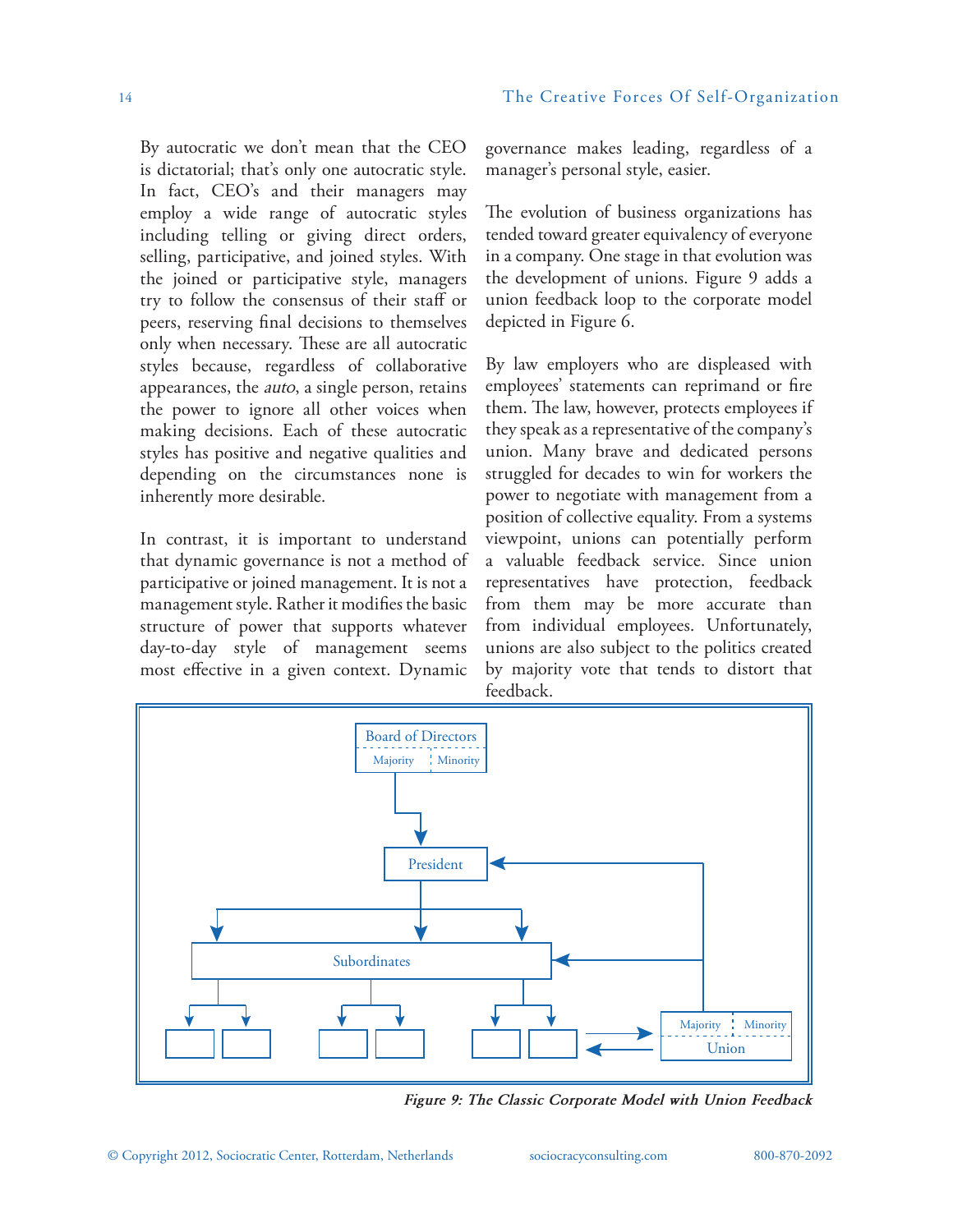

*Figure 10: Classic Corporate Model with Employee Stockowner Feedback Loop*

These politics, plus the fact that the union stands outside the functional structure of the company, make the union feedback loop effective only in reflecting matters of broad and general concern. The feedback reflects the opinions of the majority, not the minority, and is thus only partial feedback. Furthermore, unions derive much of their strength from their right to strike or to require arbitration of disputes. Arbitration and strikes inhibit rather than promote communication with management, often making it strained, legalistic, and "us versus them." Strikes especially can lead to bitterness and are rife with distorting and troublesome mass emotions.

A more recent development in the evolution of the corporate form of organization is employee stock ownership plans. Figure 10 slightly modifies Figure 9 to depict the systems configuration created by such schemes. It replaces the Union with Employee Stockholders and redirects the feedback loop to go directly to the stockholders rather than to the president. Since the employee stockholders feedback loop is even further than the union feedback loop from the day-today worker-supervisor communications and decision-making, it is even more ineffective. Its only values are to provide a general positive incentive to the workers who as stockholders benefit overall performance and to protect against hostile takeovers.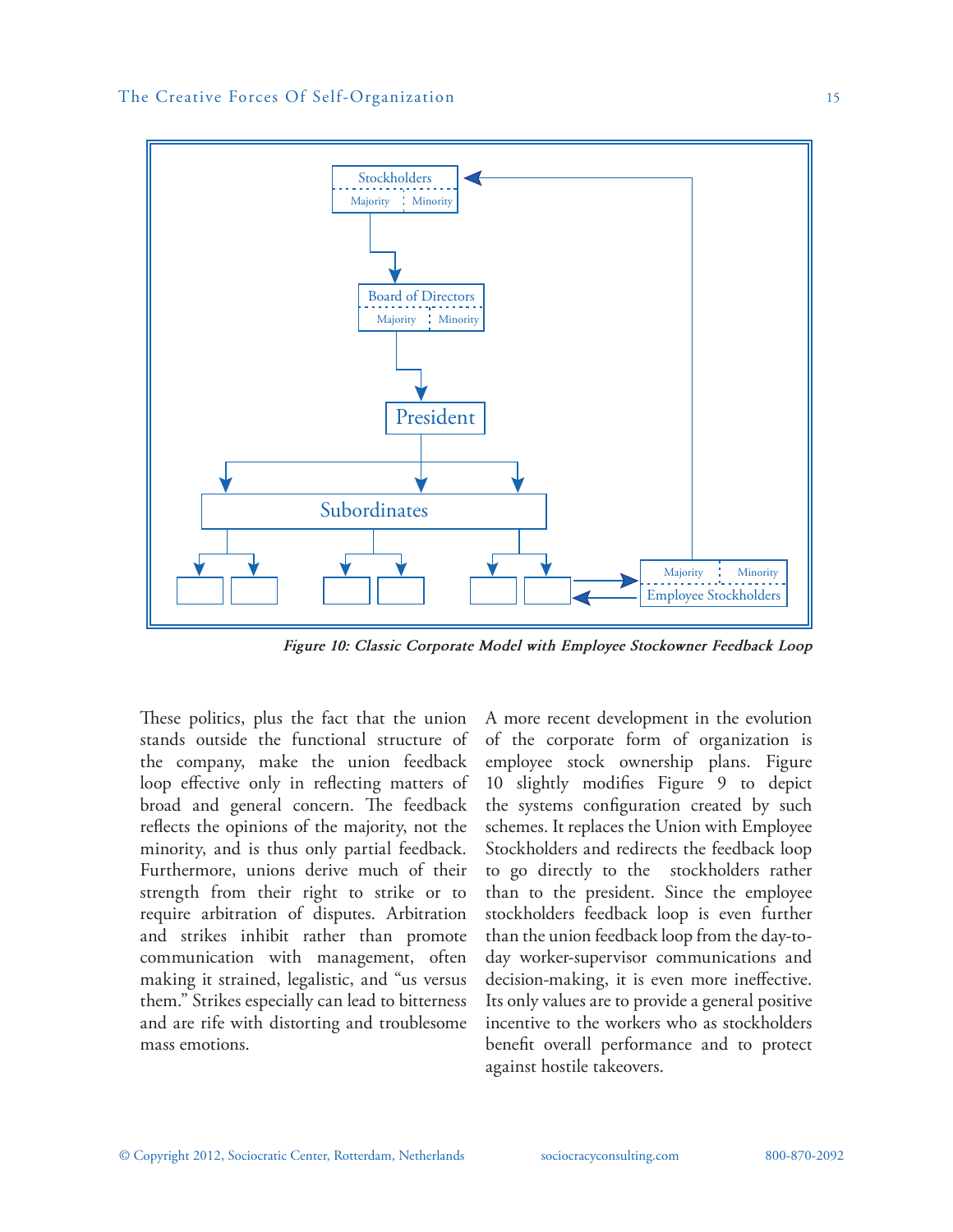Contrast Figures 8, 9 and 10 with Figure 7, which depicts the dynamic governance power structure. Because of the double-linking principle, Figure 7 includes a feedback loop at each level in the hierarchy, including the Board, creating a wholly dynamic structure in which feedback is direct and ensured.

Figure 11 illustrates that the circles in Figure 7 are drawn as triangles both for ease of illustration and to symbolize the circular systems concept of dynamic steering: the leading, doing, and measuring that follow each other in a circular fashion. The triangle apex represents the leading, the right corner represents doing, and the left corner represents measuring.

will reach point B efficiently, or at all, are very low. Dynamic governance places great emphasis on making both work processes and over-all corporate guidance dynamically steerable. Thus, a circle of people is one whose work processes and power structure respond dynamically to both the internal and external environment of the organization.

The consent decision-making process provides the measurement component that is missing or weak in the classic models shown in Figures 8, 9, and 10 because the boss can choose to ignore feedback. In a dynamic governance circle meeting, consent decisionmaking removes the possibility of ignoring. Double linking then extends the reach of



*Figure 11: Dynamic Governance Circle Functions: Leading-Doing-Measuring*

Circles operate organically. For example, a person riding a bicycle from point A to point B is a dynamic system. The leg muscles push the pedals and the hands steer, the doing. The senses, the measuring component, such as the eyes and inner ear give feedback to the brain, the *leading* component. The brain assesses the feedback and issues new guidance to the muscles. If we remove any one of the three components, we no longer have a system that can be steered dynamically. Without dynamic steering, the odds that the cyclist

the feedback, creating an integrated and dynamically steerable organization at every level.

The dynamic governance circle structure overlays the classic structure. In other words, Figure 7 embeds Figure 6: Specifically, the lines that are the right-hand side of each triangle in Figure 7 are identical to the lines in Figure 6. They represent the top down command structure of leader to doer. The remaining part of each triangle is the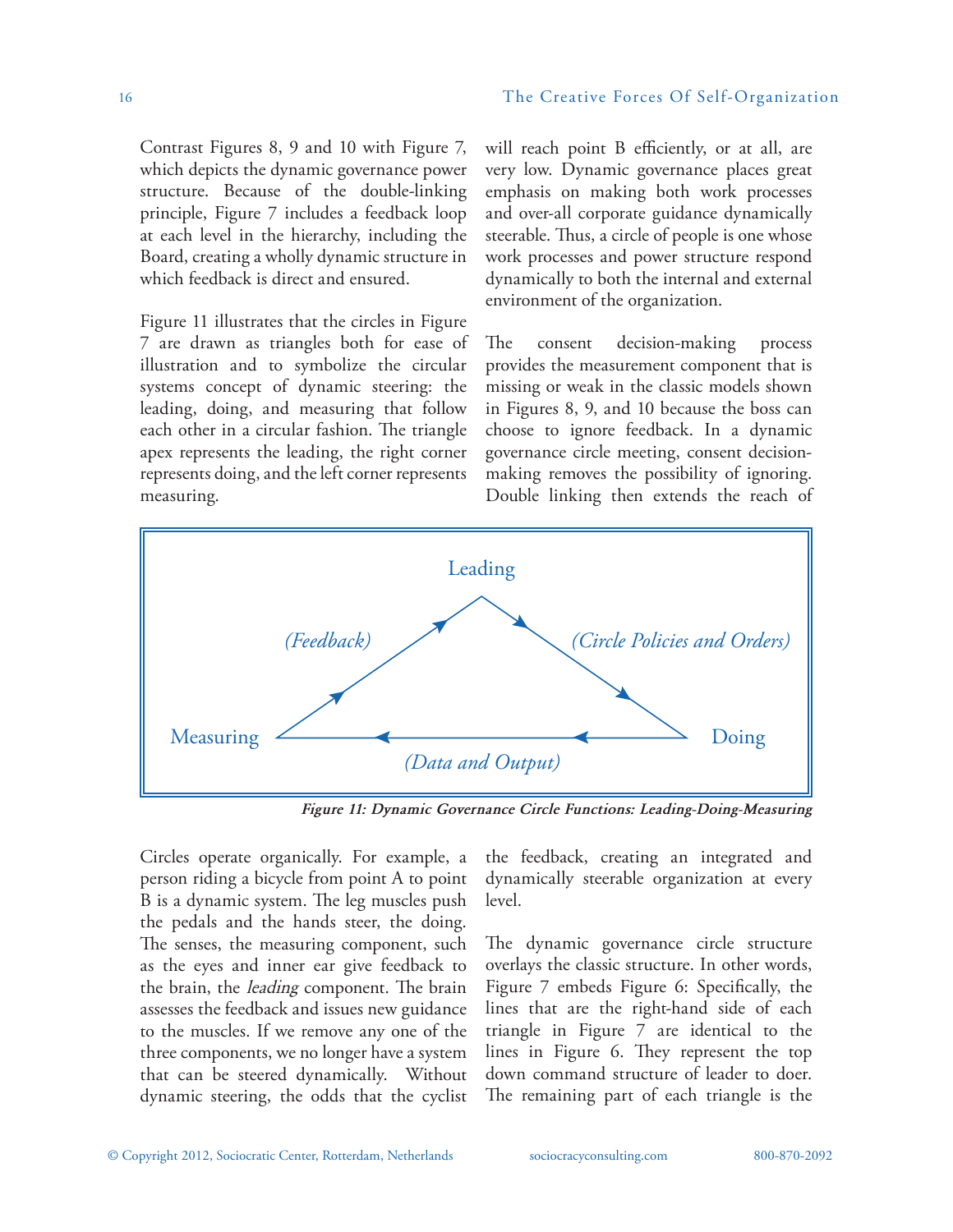#### The Creative Forces Of Self-Organization 17

feedback loop. It represents power going from the bottom upward in a circular relationship with the top-down power. These feedback loops are much more immediate, accurate, and practical than the feedback loops shown in Figures 9 and 10.

Finally, in a dynamically governed corporation, the composition of the Board changes. The hash marks at the upper side of the Board Circle in Figure 7 reflect participation by outsiders. One of these outsiders represents the stockholders. The other outsiders include an expert in the company's business area, an expert in the local government, and an expert in management methods. Including a wide range of expertise keeps the organization in intimate touch with changes in the company's environment.

### **Implementation**

Top management should lead the implementation of dynamic governance to ensure that it proceeds holistically. Attempts by factions to implement it from the bottom or middle of their organizations can lead to considerable friction. Some people mistakenly perceive dynamic governance as a revolutionary tool to use against management, to get rid of the boss. It's not. The boss stays put. The logic of dynamic governance sets aside the either/or logic of workers versus management. Dynamic governance logic is often expressed in both/and statements. For example, a dynamically governed business places control of a company in the hands of *both* stockholders *and* management and in *both* management *and* workers. It typically uses *both* autocratic *and* egalitarian decisionmaking. It provides *both* a security assurance *and* a creative stimulus. It is concerned with *both* profit *and* human values.

By combining seemingly incompatible concepts, both/and thinking stimulates creative thinking and causes seemingly chaotic thinking to self-organize into very practical solutions.

Since the implementation process is both emancipating and motivating, conflicting feelings of caution, elation, frustration, relief, fear, and appreciation may arise during implementation. Careful planning can minimize this discomfort and avoid disruption of the ongoing work process.

Implementation begins in the imagination of those in currently in charge, the owners or the board. They have to see dynamic governance as a possible strategy for achieving their values and vision for the business or organization. Gaining this insight is the first step in implementation. They are likely to say they are looking for better communications, more creativity in order to stay ahead of competition, a more stable labor force, or simply more profit. These are all valid reasons, but it is more effective if those in control can articulate their dream for the company, their vision. Having a clear vision helps integrate dynamic governance into other strategies for realizing this vision.

The first step in implementation is for top management to make a clear decision to try out dynamic governance for a specified period of time, to evaluate their experience after that period, and to plan next steps based on that evaluation.

The second step is usually to form an Implementation Circle consisting of the CEO, other selected top managers, and persons from other levels of the organization. The Implementation Circle receives training in dynamic governance and deepens its learning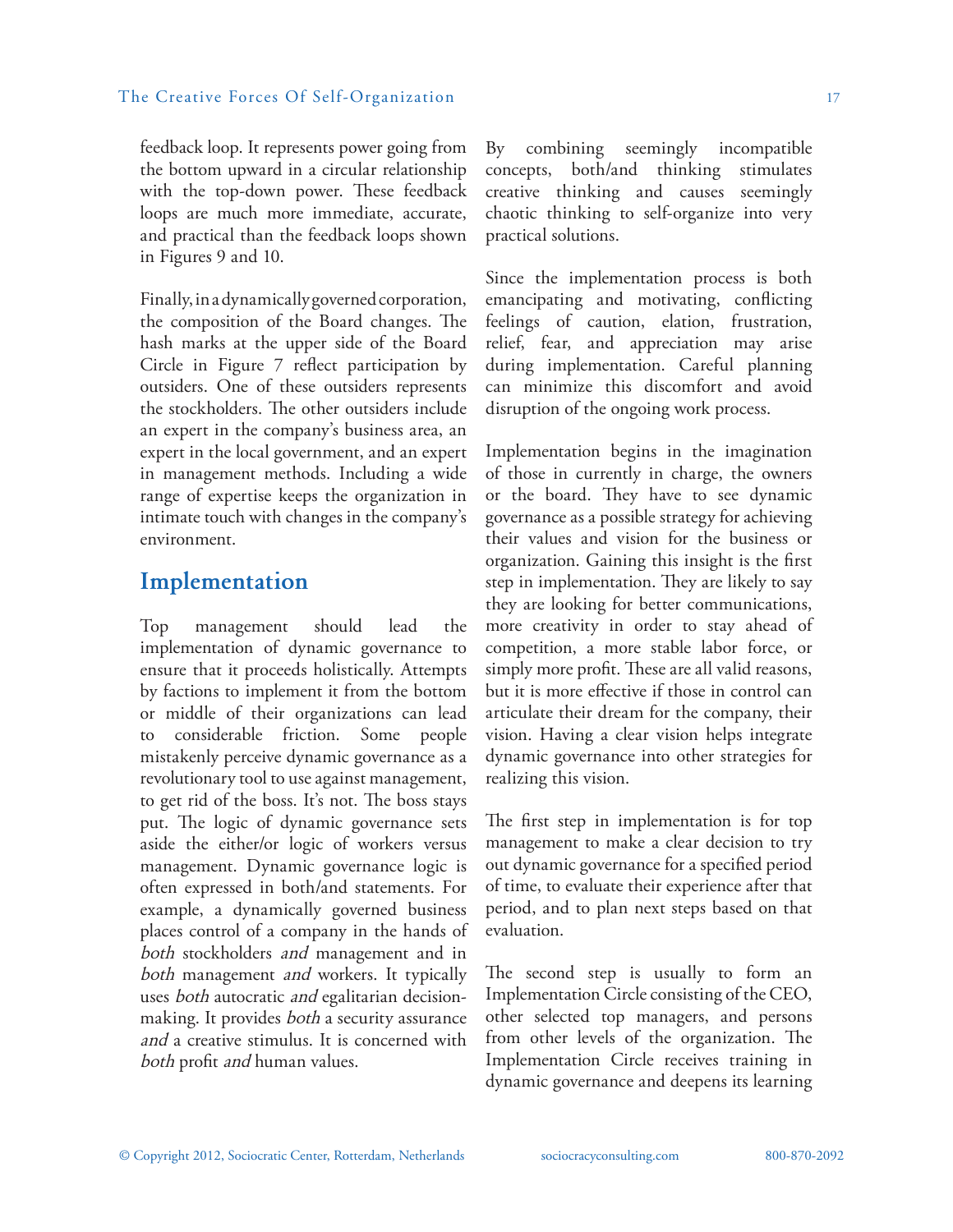by applying the training to its own operations. The Implementation Circle's job is to plan, guide, and evaluate a series of implementation steps, for example, implementing dynamic governance in one department and measuring the results. If successful, the Implementation Circle would probably expand the method to more departments. The second step ends once the whole organization has a double-linked circle structure and in-house trainers are able to train current and new staff.

The third step, that can partially overlap the second step, is to install dynamic engineering methods. These methods organize all work processes on a dynamic basis and create a structure to guide the organization's own evolution. Once these methods are in place, the organization will likely be ready for ISO 9000 quality certification. The quality methods will feel integral to the normal work processes and not imposed from outside, as is so often the case when traditionally structured and managed companies seek ISO 9000 certification.

The fourth step in implementation focuses on the Board Circle, or Top Circle, which determines the budget for the organization. In a dynamically governed organization this includes setting formulas for the part of each staff member's compensation that depends on the profits or losses of their department and the company as a whole. This variable compensation based on profits and losses ensures that each staff member, investor, circle, and the company as a whole has explicit financial feedback about their performance. The formulas include a regular payment for investors and regular salaries for management and staff. In addition, investors, management, and staff receive variable short- and long-term payments.

In addition to a new financial compensation structure, the Board Circle may wish to revise its Incorporation and Bylaws structure to make consent the legal basis of decisionmaking. The corporation retains its ability to raise money through sale of stock, but because the basis of decision-making is consent, not ownership, a hostile takeover becomes impossible. The legal person, the corporation, thus owns itself; just as you, a natural person, own yourself.

One attraction of dynamic governance is the freedom it offers to use it in whole or in part. The implementation process can be paused at any point or only applied to one division. This offers a practical way to gain experience with the model.

### **Benefits of Self-organization**

It is natural to ask, "Why bother to make my company self-organizing? What are the benefits?" The summary answer is that the selforganizing process spurs creative thinking and catalyzes new structures and ideas. Although a circle meeting might be seen as a forum for endless argument and indecisiveness, in practice it is not. It is more reminiscent of a stock market or a folk market place where prices and exchanges emerge spontaneously. Figure 12 summarizes the major advantages and disadvantages of dynamic governance.

### **Systems Theory and Dynamic Engineering**

Some readers will be interested in the theoretical background of the three defining elements. Dynamic governance draws on knowledge from many disciplines, particularly systems theory. It has probably emerged only recently because the crucial insights provided by the science of cybernetics were simply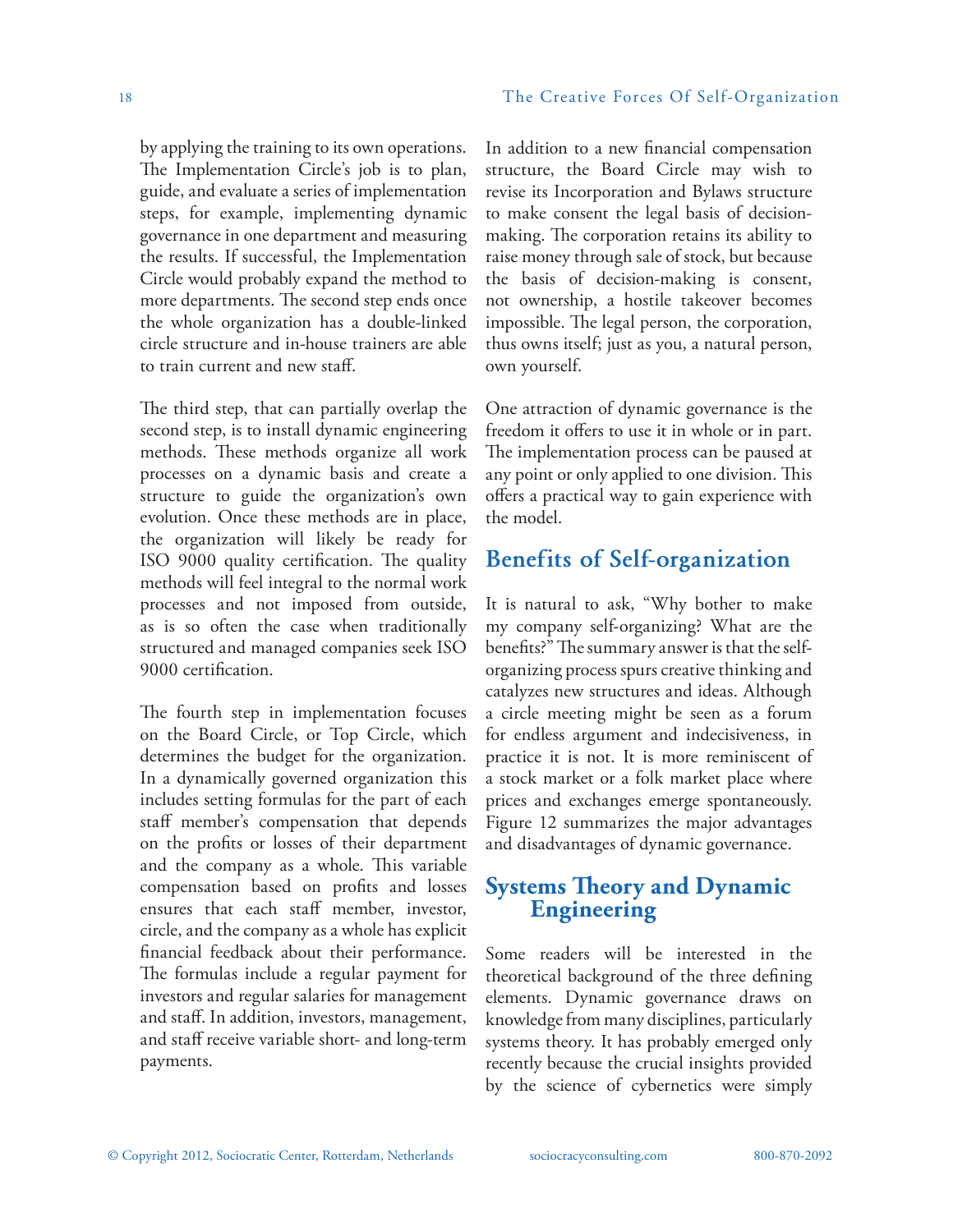| Advantages                                                                                                                                                                                                                                                     | Disadvantages                                                                                                                                                                                                                                                            |
|----------------------------------------------------------------------------------------------------------------------------------------------------------------------------------------------------------------------------------------------------------------|--------------------------------------------------------------------------------------------------------------------------------------------------------------------------------------------------------------------------------------------------------------------------|
| Promotes creativity and problem solving<br>throughout the organization                                                                                                                                                                                         | Requires careful implementation<br>planning                                                                                                                                                                                                                              |
| Supports the interests of investors,<br>management, and staff<br>Speeds adaptation to change<br>Engages and utilizes the energy of every<br>member of the organization<br>Generates high quality products and<br>services<br>Increases staff commitment to and | Necessitates training in new concepts<br>May arouse varying intense emotions<br>during implementation (skepticism,<br>elation, anxiety, excitement)<br>May at first be uncomfortable for<br>those not accustomed to sharing the<br>responsibility of difficult decisions |
| identification with the organization<br>Results in fewer, more satisfying<br>meetings                                                                                                                                                                          |                                                                                                                                                                                                                                                                          |
| Reduces sick leave                                                                                                                                                                                                                                             |                                                                                                                                                                                                                                                                          |
| Improves safety record                                                                                                                                                                                                                                         |                                                                                                                                                                                                                                                                          |
| Raises awareness of costs                                                                                                                                                                                                                                      |                                                                                                                                                                                                                                                                          |
| Improves client orientation                                                                                                                                                                                                                                    |                                                                                                                                                                                                                                                                          |
| Decreases the odds of burnout                                                                                                                                                                                                                                  |                                                                                                                                                                                                                                                                          |
| Builds program self-discipline                                                                                                                                                                                                                                 |                                                                                                                                                                                                                                                                          |
| Supports leadership among peers                                                                                                                                                                                                                                |                                                                                                                                                                                                                                                                          |

*Figure 12: Summary of Advantages and Disadvantages of Dynamic Governance* 

not available. Cybernetics is the science of communications and control. Systems theory, closely related to cybernetics, explores the similarities between seemingly unrelated phenomena. By establishing reliable analogies, the insights gained in one area of study can accelerate understanding and discoveries in other fields. The most powerful analogies are mathematical because they are the most precise. For instance, as schoolchildren we learned to think of electrical circuits as being "like" water pipes. That analogy is a very good one because the equations that describe hydrodynamic volume and pressure have the same algebraic form as the equations related to

watts and voltage. Finding the social sciences lacking in clear management concepts, Endenburg developed the three defining elements of dynamic governance by making analogies with processes clearly understood in the physical sciences, especially electronics and biology.

English mathematician and computer scientist Alan Turing, Belgian chemist and complexity theorist Ilya Prigogine, and others laid the foundation of systems theory during the 1950's by generalizing the principles of mechanics and thermodynamics to other fields of study. Their initial work led to new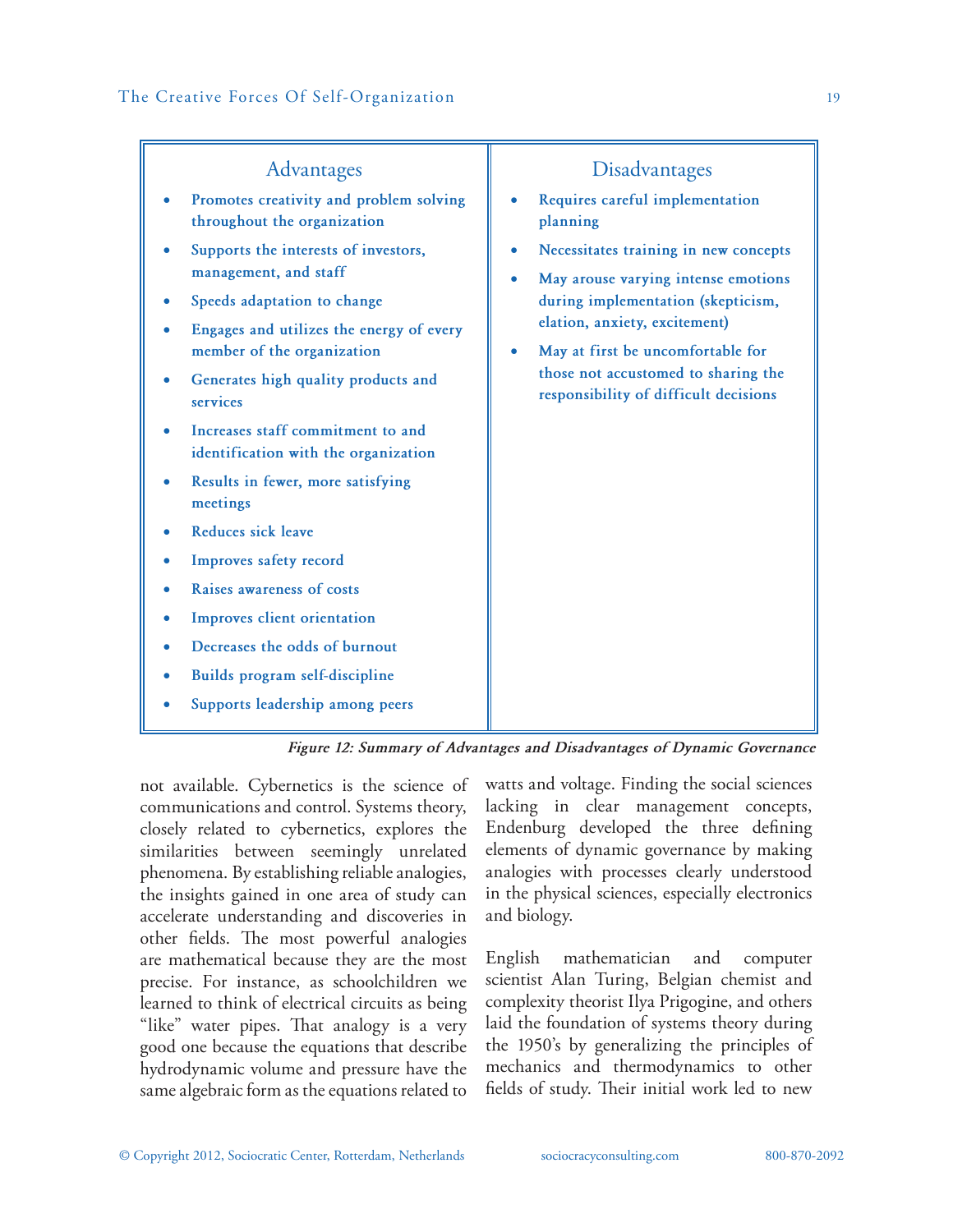disciplines such as operations research and found numerous practical applications in manufacturing and management science. It was the basis of the design of computers and generated such now familiar tools as PERT charts and flow diagrams. One of the tasks of the systems approach to management is to understand why some organizations are better organized than others and to provide a rigorous methodology for improving organizational design and evaluation.

Prigogine became particularly interested in self-organizing systems. In 1977, Prigogine received the Nobel Prize in Chemistry for his "contributions to non-equilibrium thermodynamics, particularly the theory of dissipative structures." In lay terms, he advanced our understanding of how order can arise from chaos. By mathematical reasoning, he widened the scope of his work from purely physical sciences to ecological and sociological studies. Others have used these ideas to examine such diverse topics as the origin of life on Earth, the dynamic equilibrium of ecosystems, and even the prevention of traffic jams.

In 1978 Herman Haken, a professor at the Institute for Theoretical Physics at the University of Stuttgart, extended the mathematics associated with gases in Prigogine's work and used the term *synergetics* to describe the new discipline he founded, which studies self-organizing phenomena. Haken's work showed that self-organizing activities as far apart as lasers, the regular streaks of cirrus clouds, certain rhythmic chemical reactions, patterns in slime mold, regular fluctuations in the number of hare and lynx pelts received by the Hudson's Bay company over a 90 year period, and formation of public opinion are mathematically all one process.

Prigogine and Haken showed that, to be self-organizing, a system must meet two conditions. First, the components of any selforganizing system must be equivalent, that is, not controlling each other. A system in which the components do not limit or control each other is without form; it is chaotic. Second, to be self-organizing, a system must have an external source of energy. These conditions are true for all self-organizing systems, whether the system components are people freely uniting around a common activity or atoms harmonizing to one frequency in a laser.

The three defining elements of dynamic governance create the conditions needed for self organization to occur. Consent and double linking establish the first condition, that of "not controlling" each other. For example, in the election process, the procedure in which each person makes his or her nomination privately on a piece of paper intentionally creates a chaotic situation. The circle provides the required external energy source, viz, the common aim, which is assigned by the higher circle. The common aim creates tension: "We must work together to produce a specific product or service, and we must do so in the face of competition."

In contrast, we can see that conventional organizations do not create the conditions needed to release the phenomenon of selforganization. Neither autocratic nor majorityvote decision-making allows the components, the people, of the system, the company, to be "not controlling each other." For example, if each person on a board of directors has one vote, the majority of votes on any one issue controls the minority. Thus, the majority vote procedure destroys the initial equivalence. Or, for example, managers in a conventional company may try to promote creative thinking by flattening their organization or by adopting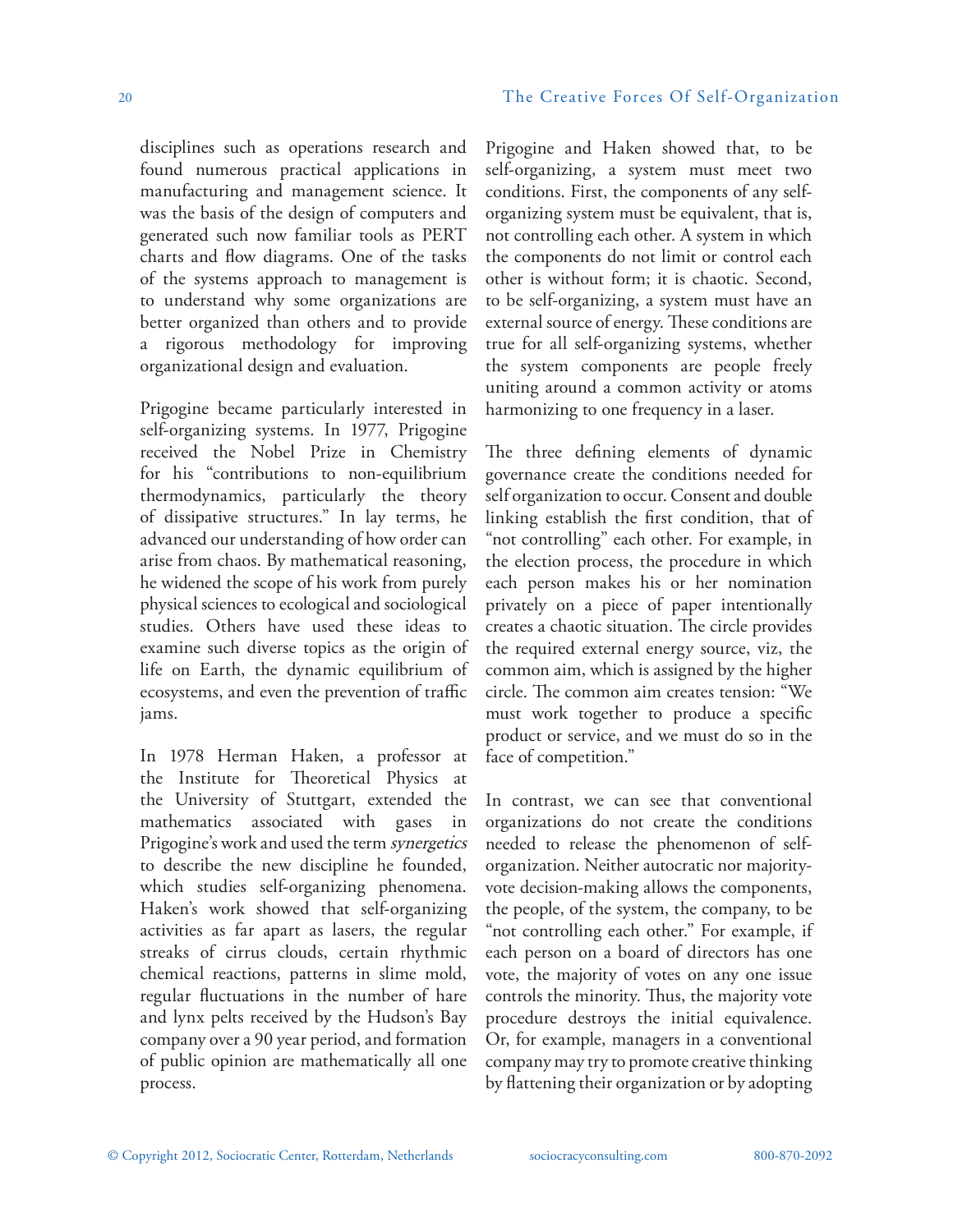a joined autocratic style. The reality, however, is that the manger alone retains the real power. Thus, conventional businesses are organized, but they are not self-organizing. Only a dynamic governance structure, that is, one in which all the members are fundamentally equal, fundamentally not trapped in a bossservant relationship, supports the natural phenomenon of self-organization.

### **Conclusion**

This article introduced dynamic governance, a new method of decision-making and organizational governance. It included two detailed examples of the decision-making method in day-to-day operation and outlined the governance system. It made brief mention of the discipline of dynamic engineering that develops existing work processes to make them more easily steered.

Dynamically governed businesses, educational institutions and nonprofit organizations are significantly different from their conventional counterparts in many ways, ranging from job satisfaction to overall financial viability. The dynamic governance method is an empty tool, useful where and whenever people are organized.

Still relatively new, dynamic governance is a methodology with tremendous untapped benefits. It lends itself well to partial use or full implementation.

Dynamic governance has considerable unexplored potential for many areas of human endeavor. Those who are able to see the potential gains from dynamic governance will be invaluable to their organizations. These early adopters will be responsible for transforming their associated institutions in ways that enable everyone involved in the organization, as well as the organizations themselves, to achieve their full potential.

## **Selected Bibliography and Related Resources**

Much of the literature on dynamic governance is in Dutch; however, there are magazine articles in other languages, including English, French, German, Spanish, Italian and Arabic. Readers may obtain copies of these articles through the Global Sociocratic Center in Rotterdam, Netherlands via sociocracy.com; or from socionet.us in Washington, DC, USA; or from sociocracyconsulting.com. Also available in English are *We the People: Consenting to a Deeper Democracy, 2007, sociocracy.info Publishing, Washington, DC* by John Buck and Sharon Villines, available from amazon.com; and two books by Gerard Endenburg: *Sociocracy: The Organization of Decision-making*, 1981, republished 1998, Eburon Publishers, Delft, Netherlands; and the more recent book *Sociocracy as Social Design, 1998, Eburon Publishers, Delft, Netherlands*.

C. A. Cannegieter's book *The Human Aspects of Economics: A Treatise on Unemployment, Inflation, and World Poverty* (Exposition press, Smithtown, New York 1982, pages 150-184) gives a good overview of various early sociocratic initiatives and contains an extensive bibliography.

Books about dynamic governance are also available in French. We particularly recommend *La Democratie se Meurt, Vive la Sociocratie* by Gilles Charest, 2007, available from sociogest.ca.

While a number of books are available on general systems theory, we particularly suggest *General Systems Theory: Essential Concepts and Applications*, by Anatol Rapoport (Abacus Press, Cambridge, Massachusetts); *Cybernetics, Artificial Intelligence and Ecology:*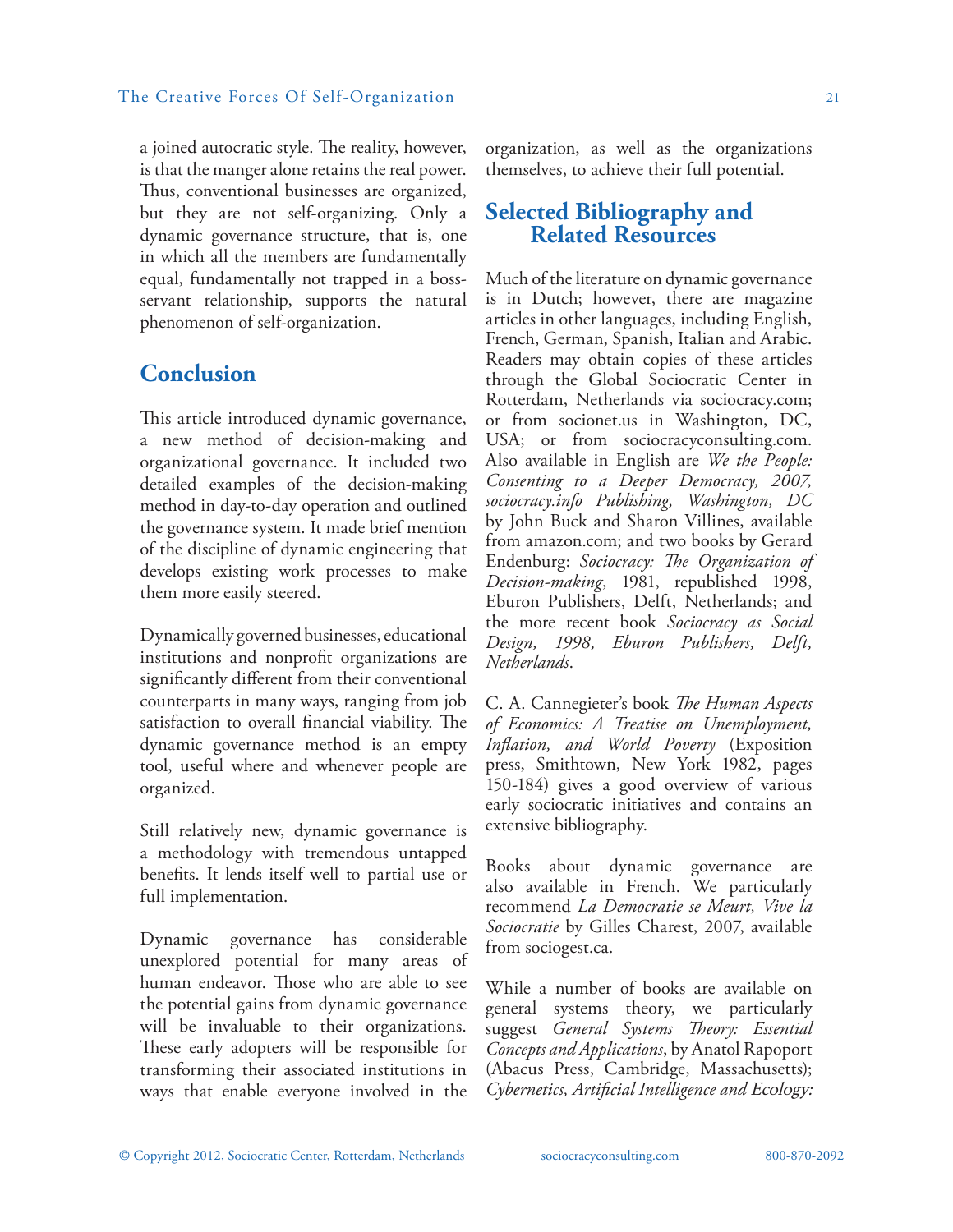*Proceedings of the 4th Annual Symposium of the American Society for Cybernetics*, edited by Herbert W. Robinson and Douglas E. Knight (Spartan Books, New York); and *The Macroscope*, Joel de Rosnay, translated from French by Robert Edwards (Harper & Row, New York).

For more information on the scientific approach to synergetics, we recommend Herman Haken's *Synergetics: Nonequilibrium Phase Transitions and Self-Organization in Physics, Chemistry, Biology, and Sociology* (2nd Edition, Springer Verlag, New York 1978); and Erich Jantsch's *The Self-Organizing Universe* (Pergamon Press, New York 1979), which discusses Prigogine's work with self-organizing dissipative structures. Jantsch's book does not require facility with mathematics; however, familiarity with calculus and linear algebra are helpful for both of Haken's books. These scientific approaches contrast to more philosophical treatments of synergetics such as Buckminster Fuller's *Synergetics* (MacMillan Publishing Co., New York 1975), which seems less subject to empirical verification and practical application.

Dynamic governance carries the modern drift toward power equalization in employment to its logical conclusion. The power equalization milieu can be seen from a number of perspectives, and the following list is a selection of various viewpoints: *Introduction to Management Science* by Thomas M. Cook and Robert A. Russell (Prentice-Hall Inc., New Jersey 1977); *Megatrends: Ten New Directions Transforming Our Lives* by John Naisbitt (Warner books, inc., New York 1982); *The Social Science of Organizations – Four Perspectives* by Henry A. Latane, David Mechanic, George Strauss, and George B. Strother (Prentice-Hall Inc. New Jersey, 1963); *In Search of Excellence* by Thomas J.

Peters and Robert H. Waterman, Jr. (Harper and Row, New York 1982); *Another Way of Life* by Patricia Baum (G.P. Putnam's Sons, New York 1973); *Utopian Thought in the Western World* by Frank E. Manuel and Fritzie P. Manuel (The Belknap Press of the Harvard University Press, Cambridge 1979); *What do Unions Do?* By Richard B. Freeman and James L. Medoff (Basic Books, Inc., New York 1984); *The North Will Rise Again* by Jeremy Riflin and Randy Barber (Beacon Press, Boston 1978); *A Piece of the Action* by Stuart M. Speiser (Van Nostrand Reinhold company, New York, 1977); *Creating the Corporate Future* by Russell Ackoff (John Wiley and Sons, New York 1981); *Beyond Majority Rule: Voteless Decisions in the Religious Society of Friends* by Michael J. Sheeran (Philadelphia Yearly Meeting of the Religious Society of Friends, Philadelphia 1983); and *Dynamic Administration: the Collected Papers of Mary Parker Follett*  edited by E. Fox and L. Urwick (Pitman Publishing, New York 1973). Finally, there is the pioneering work of Rensis Likert. One can follow the development of his thought in three books: *New Patterns of Management* (McGraw-Hill, New York 1961); *The Human Organization* (McGraw-Hill, New York 1976) and *New Ways of Managing Conflict* (McGraw-Hill, New York 1976). Likert and Associates, Inc., of Ann Arbor, Michigan, are continuing Likert's work.

More recent publications of interest include *Quest for Prosperity* by Konosuke Matsushita (PHP Institute, Kyoto, Japan, 1988), *The Rise and Fall of Strategic Planning* by Henry Mintzberg (Free Press, New York, 1994) and *Built to Last* by James Collins and Jerry Porras (Harper Business, New York, 1994) for a discussion of a broader vision for businesses; *Planning for Quality* by Joseph M. Juran (Free Press, New York, 1988) for a discussion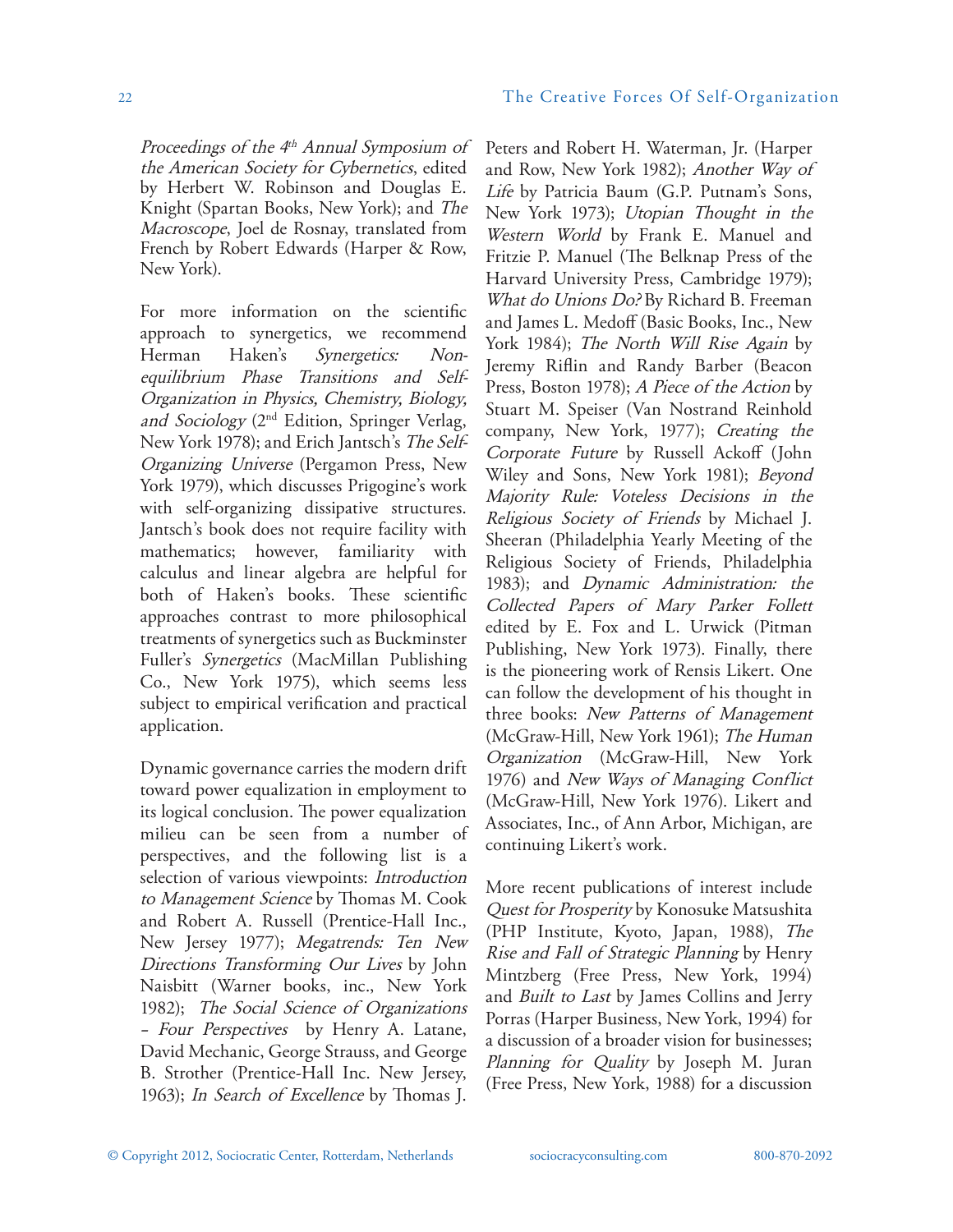of quality concepts with a human face; *The Fifth Discipline* by Peter Senge (Doubleday, New York, 1990) for insights into systems thinking applied to a business environment; *Managing on the Edge* by Richard Pascale (Viking Books, New York, 1990) and *Leading the Revolution* by Gary Hamel (Harvard Business School Press, Boston, 2002) for descriptions of the need for dynamic steering and development to cope with constantly changing environments; *Complexity* by Mitchell Waldrop (Simon & Shuster, New York, 1992) and *Competing for the Future*  by Gary Hamel and C.K. Prahalad (Harvard Business School Press, Boston, 1994) for a review of concepts of chaos, complexity, and self-organization, and strategic thinking as they apply to business; *Reengineering the Corporation* by James Champy and Michael Hammer (Harper Business, New York, 1993) for techniques that are related in part to dynamic engineering; *Emotional Intelligence*  by Daniel Goleman (Bantam, New York, 1997) and *The Living Company: Habits for Survival in a Turbulent Business Environment*  by Arie de Geus (Harvard Business School Press, Boston, 1997) for an in-depth analysis of the importance of human-to-human skills – a strong rationale for using dynamic governance to govern.

A recent journal article of note is Romme, A. Georges and Endenburg, Gerard, "Construction Principles and Design Rules in the Case of Circular Design, *Organization Science: a Journal of the Institute of Management Sciences,* 17 (2):287. Interesting mathematical exploration of self-organization is described in Klarreich, Erica. 2006. "The Mind of the Swarm," *Science News,* 170:347. Also, Millius, Susan, Swarm Savvy, "How bees, ants and other animals avoid dumb collective decisions," May 9th, 2009; Vol.

175 #10 (p. 16). Finally, look for Tom Seeley's book, *Honeybee Democracy,* 2010.

### **About the Authors Gerard Endenburg**

A citizen of The Netherlands, Gerard Endenburg received his high school education at De Werkplaats, in Bilthoven, an innovative and influential school. The school, founded by educational and social theorist Kees Boeke, operated under a consensus decisionmaking system derived after the Quaker model for use in a secular setting. On completion of his college studies in electrical engineering and radar technology and his mandatory military service, Gerard worked for a while for Philips Electronics, where he was instrumental in obtaining a patent for the flat speakers now used in many personal electronic devices including cell phones. He then joined Endenburg Elektrotechniek, Inc., the electrical engineering company headed by his father. His parents established the company shortly after World War II as a practical laboratory to try out their ideas about management and industrial reform. Gerard became general manager in 1968, a position he held for 30 years. He remained on the board circle of the company until 2007.

Inspired by Boeke's ideas, his engineering training in systems theory, and work in the field of synergetics, Gerard developed a system of decision-making based on the principle of consent, which could be added to the existing functional structure of any organization, regardless of its size or objective: dynamic governance, known in the Netherlands as the sociocratic circle-organization method. In 1970, Gerard started to introduce this model into the factory. The first reports on the dynamic governance experiment appeared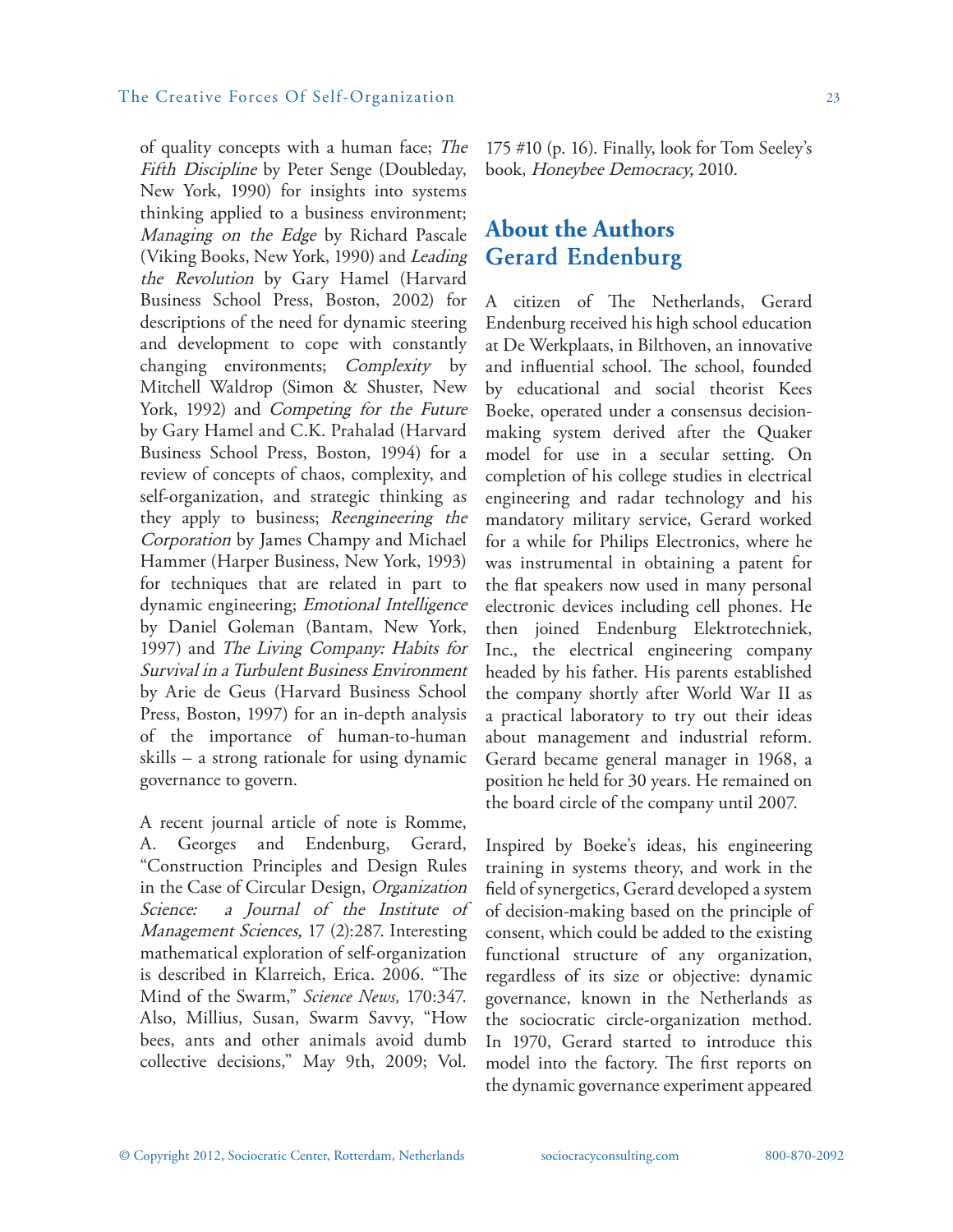in the prestigious Dutch daily newspaper "NRC-Handelsblad" in 1974. A year later, he published his first book, *Sociocratie, een redelijk ideal (Sociocracy, a Reasonable Ideal).*

He helped found the Sociocratisch Centrum in 1977 to coordinate and to encourage the growing number of Dutch organizations that were adopting dynamic governance and to support the interest expressed from countries throughout the world. The Center now organizes lectures, seminars and training courses on dynamic governance and has overseen its implementation in numerous organizations.

In 1981 Gerard published his second book, *Sociocratie, de Organisatie van de Besluitvorming (Sociocracy, the Organization of Decision-making).* This book was launched at a press conference attended by Dr. W. Albeda, then Netherlands Minister of Social Affairs. The succeeding Minister of Social Affairs, Dr. J. de Koning, launched Gerard's *Sociocratisch Manifest (Sociocratic Declaration)* at a press conference in 1984. In 1991 Gerard was awarded a PhD for his work with dynamic governance (sociocracy). His thesis is published in *Sociocracy as Social Design.* Today, Gerard remains involved in the activities of the Sociocratisch Centrum and the Global Sociocratic Center from his seat on the board circle and teaches in the business school of the University of Maastricht.

### **John A. Buck**

John is a certified dynamic governance consultant. After receiving a BA in English from Brown University, John worked for the Boeing Corporation as a technical writer and then for the U.S. Federal Aviation Administration (FAA) in Washington, D.C., where he earned the Secretary of Department of Transportation's Award for Meritorious Achievement for his pioneering work with information technology. He worked subsequently as a project manager for the Harris Corporation, managing more than 200 people in a global information systems installation and training project for the U.S. Department of State. In this position, John used many dynamic governance systems concepts. The project received ISO 9000 certification and consistently outstanding ratings from its State Department clients. He earned a Masters Degree from The George Washington University in 1999 in Quantitative Sociology. His thesis examined several dynamically governed organizations in the Netherlands. It demonstrated that the staff of those companies had a statistically significant higher commitment to their organizations than staff at typical Dutch companies. His publications include numerous professional articles about aspects of personnel management and automation, including techniques for establishing upward mobility programs, new concepts for human resource program evaluation, and strategies for designing and implementing new technology systems.

John established GovernanceAlive LLC in 2006 from which he and others now train and consult full time on dynamic governance. In 2011 he helped establish The Sociocracy Consulting Group, a partnership of several consultants working with sociocracy. See sociocracyconsulting.com. In 2009 Sharon Villines, Greg Rouillard, and he established the Center for Sociocratic Governance, a nonprofit located in Washington, DC, USA whose mission is to increase public awareness and develop the ability of individuals and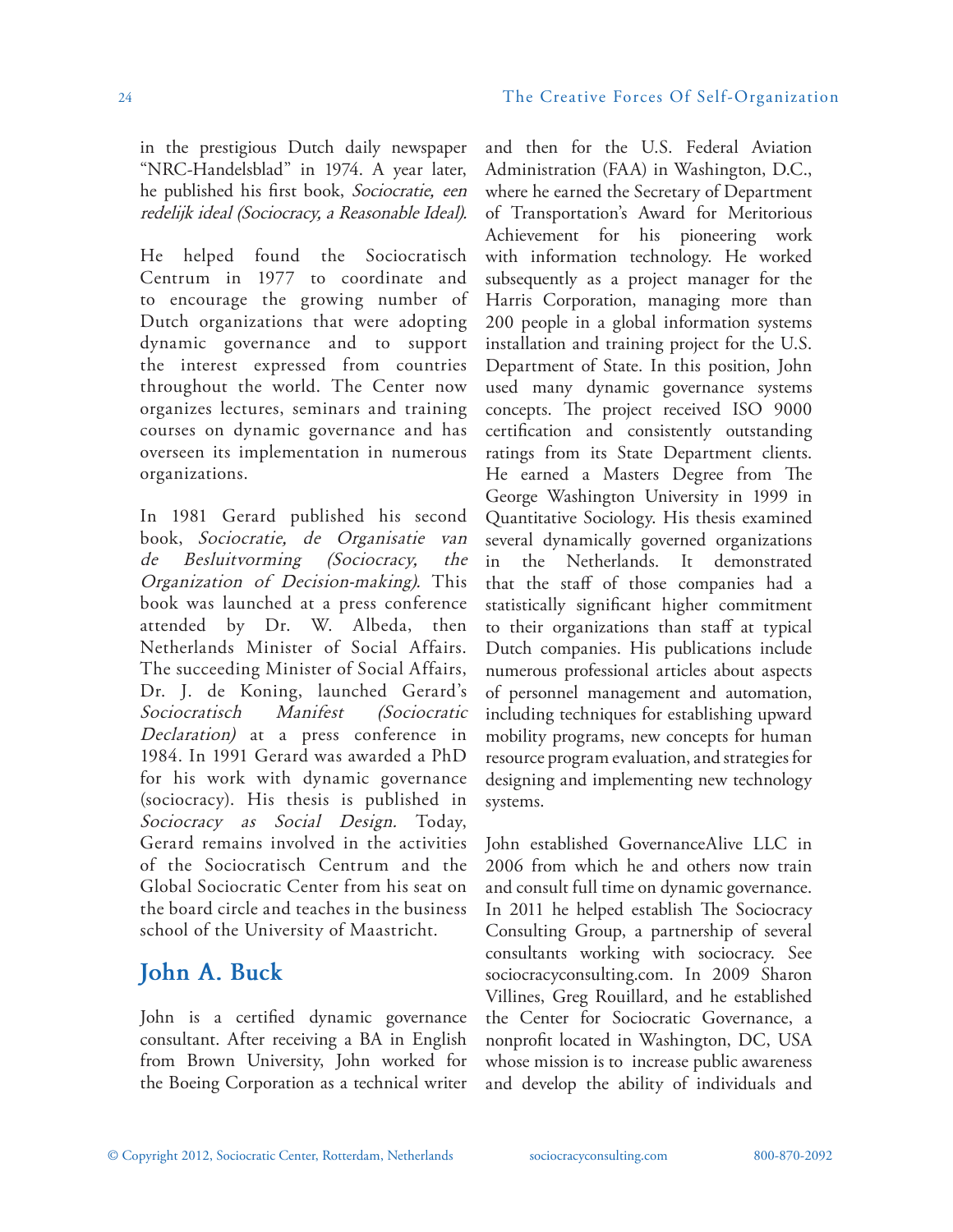### The Creative Forces Of Self-Organization 25

organizations to apply the principles and methods of sociocratic governance. It currently offers discussion lists and publications, sponsors conferences, and facilitates access to training courses. For more information about the Center, see socionet.us.

John has three children and lives with his wife in Silver Spring, Maryland, USA.

For more information see sociocracyconsulting. com, the website of The Sociocracy Consulting Group. Talk to us via email at contact@ sociocracyconsulting.com or by phone at 800-870-2092.

### $\bullet$   $\bullet$

Special thanks to Sharon Villines and Sheella Mierson for editing this article and their continuing support.